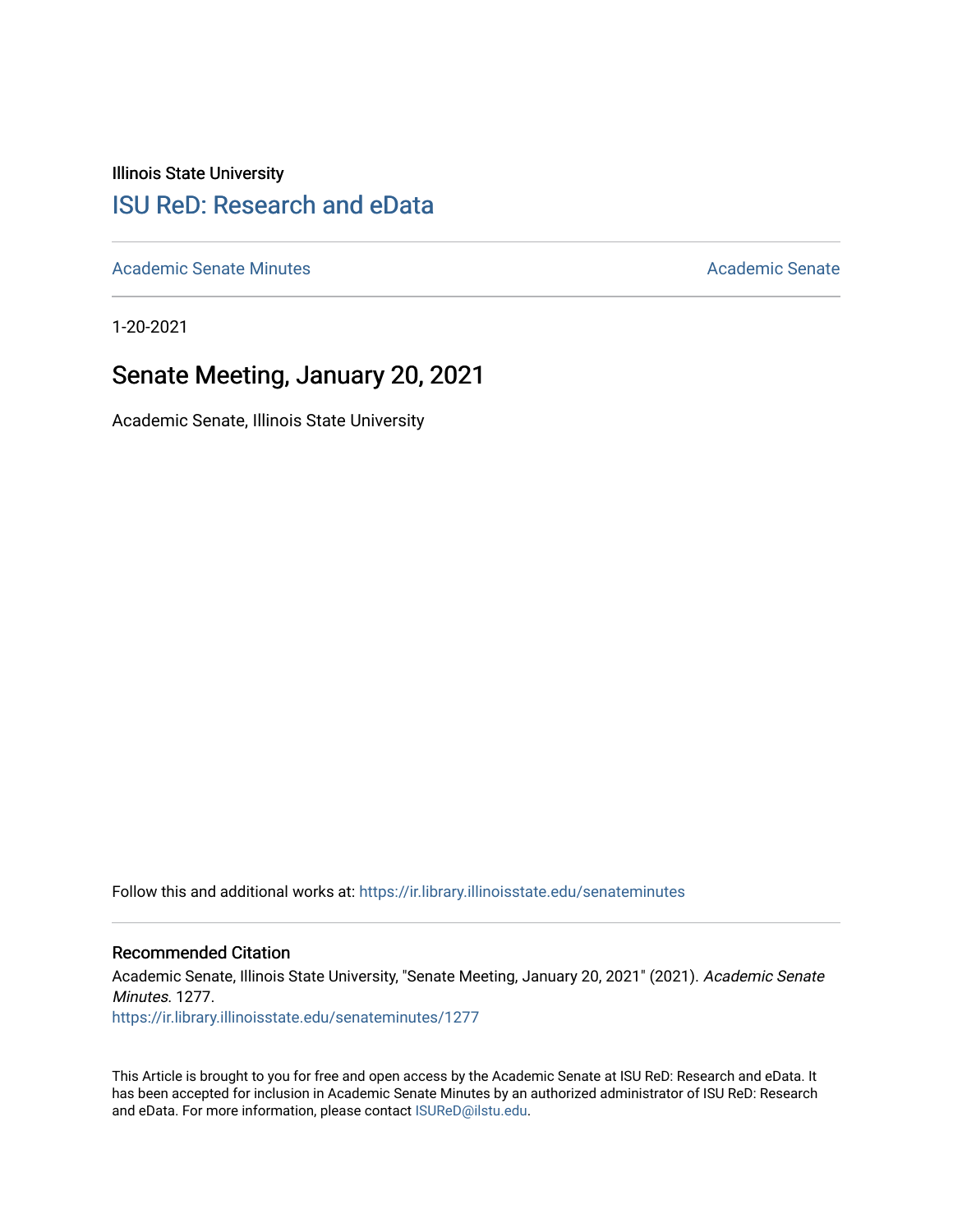## **Academic Senate Meeting Minutes Wednesday, January 20, 2021 Approved**

## *Call to Order*

Academic Senate Chairperson Susan Kalter called the meeting to order.

## *Roll Call*

Academic Senate Secretary Martha Horst called the roll and declared a quorum.

Senator Kalter: Good evening, everyone. This meeting is being held electronically due to the issued disaster declaration and because the President has determined that at this time in-person Senate meetings, and Senate Committee meetings are not prudent, practical, or feasible.

Just a reminder that if you would like to be recognized to speak, you should raise your hand through the participants function in Zoom, or click on either the yes or the no button, if the raise hand function is not available to you.

We're going to start out tonight with Public Comment. The Academic Senate of Illinois State University welcomes constructive communications from members of the University community and the citizens of Illinois. Students, faculty and staff are encouraged to provide information relative to the academic mission of the University.

The Academic Senate will allow up to ten (10) minutes in total for public comments and questions during a public meeting. An individual speaker will be permitted two (2) minutes for their presentation. When a large number of persons wish to speak on a single item, it is recommended they choose one or more persons to speak for them. The Academic Senate will accept copies of the speakers' presentations, questions and other relevant written or visual materials. When appropriate, the Academic Senate may provide a response to a speaker's questions within a reasonable amount of time (24 hours or more) following the speaker's presentation.

If there are more than ten (10) minutes worth of speakers, further comment according to our bylaws will be carried over to the next Senate meeting. And people may also submit written comment tonight and we will distribute it tomorrow.

So, we're going to start out with Heather O'Leary.

Senator Horst: I had Natalie Jipson.

Senator Kalter: I had Heather O'Leary first, I believe. Is she here?

Ms. O'Leary: Hi. Sorry, Susan. We actually have Natalie and Alex speaking instead.

Senator Kalter: Oh, okay. Thank you.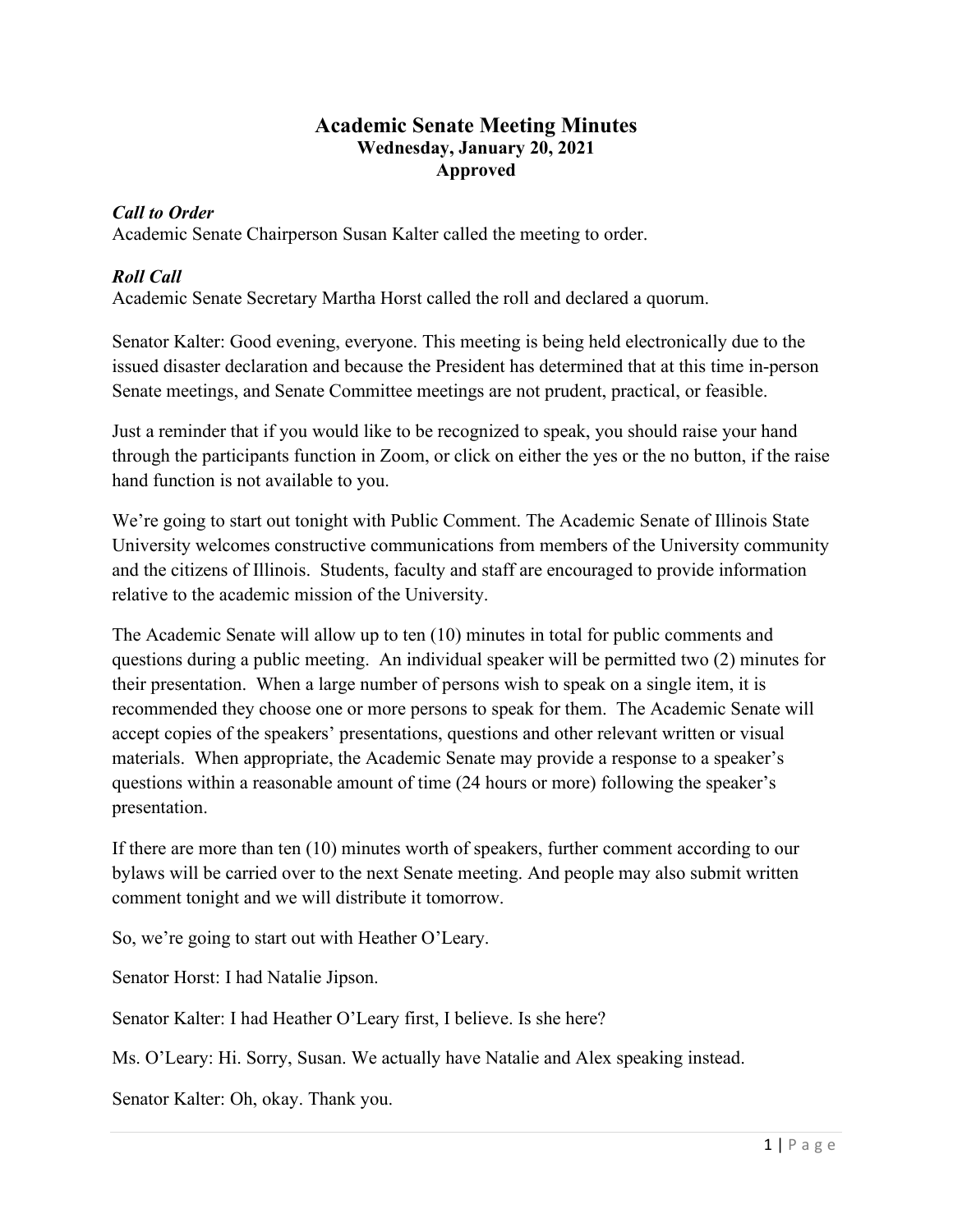Ms. O'Leary: But thank you. Yes.

Senator Kalter: So, next is Natalie Jipson then.

#### *Public Comment:*

Ms. Jipson: All right. Thank you so much. So, I'm a graduate teaching assistant and a member of the union. And the reason that I wanted to speak was we are currently negotiating our first contract and one of the issues that has been particularly relevant to myself and a lot of TAs is the health care provided, as the student health insurance. So, I just wanted to share some of the struggles that I have had accessing health care as a graduate teaching assistant since I started this fall.

Due to COVID-19, I am currently living out of state in Wisconsin. While I am glad that the opportunity was made to do schooling online due to the pandemic, it has created some challenges with me accessing care using my student health coverage. In order to educate myself on how to get mental health services, I attended a training planned by the Student Counseling Center. I was really excited and pleased by all of the amazing options and the free therapy appointments that my student fees pay for. When I called, however, I was directed to the director of the clinic and was informed that because I live out of state I'm not eligible to access any of those services and my only option would be to look for a local provider.

When I contacted the student health insurance, I found out that there is a huge shortage of covered providers in my area, and providers in general. In fact, there was not a single psychiatrist within an hour of where I am living right now in Wisconsin who is in network and taking new patients, which means my only other option would be to go across state lines to Minnesota. So, this has created lack of care that has been very challenging.

Another issue I ran into was filling my mental health prescriptions. I didn't realize how the reimbursement plan that is offered by ISU works. What that means is basically we pay full price out of pocket and then send our receipts in for 80% compensation. When I realized that my 90 day supply of generic medicine was going to cost me over \$2,000 out of pocket every 3 months I was pretty horrified. And even if I got the full 80% reimbursement it cost \$400 four times a year. Considering that I only make \$857 per month that means that I am spending 2 months' salary just on medication, and that's before considering therapy, regular doctor's appointments, dentists or anything like that. And each of those therapy appointments, even in-network is over \$50. When I called ISU (the student health insurance), they told me that until I hit the out of pocket maximum that there's not any other options.

Thankfully, I am very lucky to have a family friend who is a pharmacist who informed me of a coupon program called GoodRX, and luckily my particular medications are discounted significantly through that program. Unfortunately, that's not the case for a lot of medications,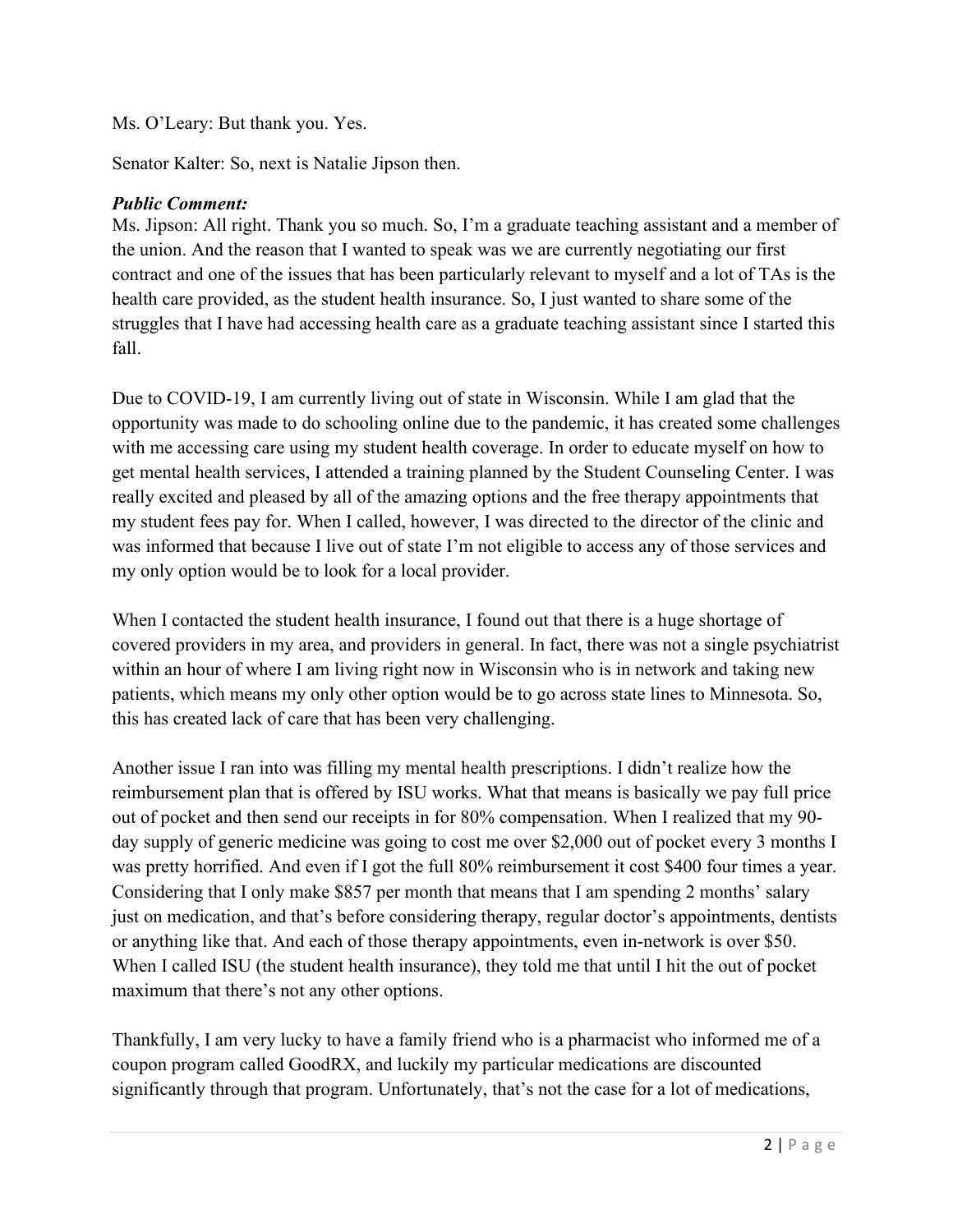and for a lot of students. My medication was discounted enough to make it affordable to me, once I get my refund from the ISU student health insurance, and I also have a partner who works full time and helps with the financial support while I'm in school. The problem is that there are so many GTA's who don't have a partner who helps support them. There are also many GTA's whose medications are also not discounted through other options like GoodRX and who would be stuck paying the maximum rate. I know that many insulin prescriptions are over \$500 per month even with the GoodRX. So, if you consider that those students would only get 80% back and have to pay upfront, that's an awful lot coming out of a pocket that only makes \$857 a month. Even after talking to Student Health Services, I wasn't provided with any information about the GoodRX program, and I was really lucky to have a friend who I could go to for help. Given that the prescription program with our student health insurance is a rebate program, it seems wild to me that this wasn't even mentioned as an option to help with the upfront costs.

As grateful as I am to have a position as a GTA, there is a huge problem with the health insurance that we pay for. It doesn't provide nearly enough coverage for people with ongoing health issues and medication needs. And with our current salaries, and due to the fact that many of us are living in different circumstances than is typical due to the COVID-19 pandemic, it has been really challenging to access care for myself and I know for many fellow GTAs. My student fees that I pay each semester don't actually help me get the care that they are supporting because of my current living circumstance. We also have no dental insurance. So, on top of all of the prescriptions and the doctor's appointments that I'm paying for, I additionally pay \$35 a month out of pocket just to get basic dental coverage for myself.

At the end of the day, as much as I love being a GTA, it seems like we should be able to afford our health care needs without going broke or having to rely on a partner's income to keep us above water. My story is just one that explains why we are working so hard towards negotiating a first contract with ISU. Thank you.

Senator Kalter: All right. Thank you, Ms. Jipson. And Alex Murarus is next.

## Ms. Murarus:

Hello. My name is Alex Murarus and I am a graduate worker and member of the Graduate Workers Union. On Thursday, January 14, the union delivered a stern message to university negotiators about the stagnant state of bargaining. I will read that message to you now.

We in the ISU Graduate Workers Union have talked about the state of bargaining extensively among ourselves and what revisions or counterproposal we might make to respond to the university. However, ISU's proposals at this point are essentially no offers at all, status quo wrapped up like something new. Graduate teaching assistants did not volunteer many long and stressful hours forming a union, preparing and engaging in good faith negotiations in order to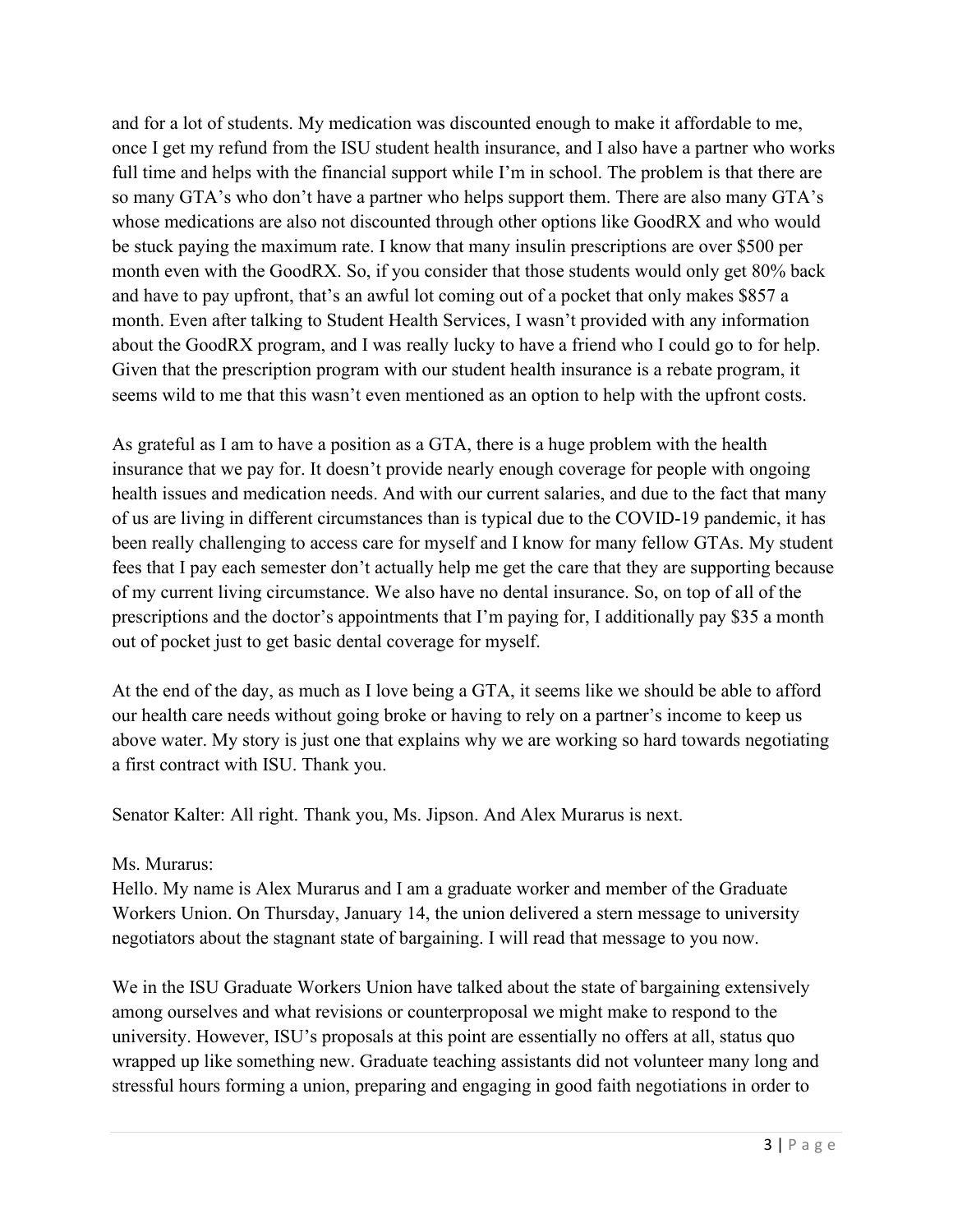merely approve changes or policies that the university has already made. Offering previously announced changes or policies is not negotiating at all. We do not believe that we are making progress or that ISU respects our time or the urgency of our situation.

Since we began negotiations on October 31, 2019, ISU has consistently stalled even as a global pandemic emerged and endangered our already endangered GTAs. A major example, ISU took over a year to respond to our initial offer. Over these 14 months, we have repeatedly tried to explain the dire situation that many GTAs are in. Due to the low stipends, many GTAs experience economic insecurity which leads to insecurities in other areas like housing, food, and healthcare. Some GTAs receive no pay at the end of the month after their fees are deducted. Others accrue substantial debt losing money from coming to work at ISU.

In the face of this urgent need, ISU offers small raises in accordance with state minimum wage law that will only affect a small percentage of our members and do little to ease the everyday danger that our GTAs experience. In fact, we believe that ISU wants us to negotiate against ourselves, which we have no interest in. As a result, we have nothing further for ISU at this time and we believe that it is fruitless to meet further until we have a mediator present. The insecurity and danger our members experience is too urgent an issue to waste time with ISUs non-offers.

We are not going to willingly continue to put ourselves in this position, when ISU has disrespected us time and time again. We are not refusing to negotiate, rather refusing to pretend that ISU is negotiating with us. If ISU has something to offer us that actually addresses the severe crisis that TAs face that ISU itself creates with low stipends, poor benefits, and high fees, we are ready, and we are willing to hear it. But until that time, we have nothing for ISU except the notice that we request that the Labor Board impose mediation at this time.

Last Friday, a delegation of the unionized grads served the mediation paperwork on Labor and Employment Relations Director Mike Kruger, the university's chief negotiator.

And to the Academic Senate, we would like you to recognize that we deserve at least a living wage, and we ask that you advocate for us to ISUs negotiating team and encourage them to stop stalling and to negotiate with us in a respectful manner. Thank you.

Senator Kalter: Thank you Ms. Murarus. And do we have any further public comment? (Pause) All right. Seeing none. Thank you very much to the public commenters. We're glad to see that you are here, and you're welcome to stay to observe the meeting. We're going to move now to the election of the Executive Committee faculty members.

## *Election of Executive Committee Faculty Member*

Senator Kalter: So, we started this evening in Faculty Caucus rather than in Senate, because it's my understanding that Venus Evans-Winters has resigned from the University as of December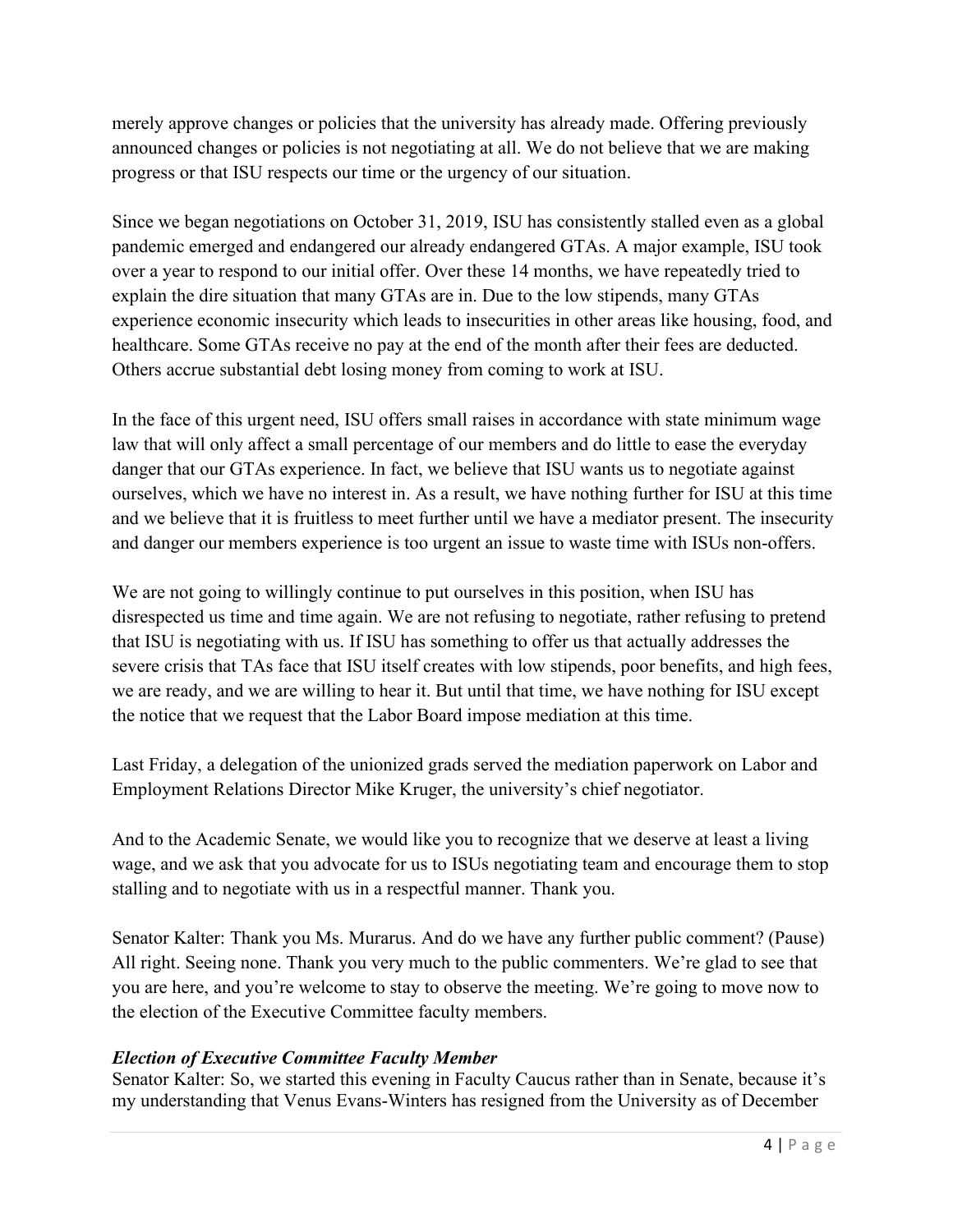15, 2020. Her resignation has been verified with her chairperson and dean, and they are in the process of seeking a replacement for her on the Senate. Due to her resignation, we must fill her seat on the Executive Committee, and we wanted to do that immediately because it is mid-year. The process usually occurs in April and May where the faculty members on Exec are nominated out of the Faculty Caucus at one meeting and elected to the seats two weeks later at the full Senate. So, the nominee tonight out of the Faculty Caucus is Todd Stewart from Philosophy, and do we have any further nominations from the floor? Nominations or self-nominations? (Pause) All right. Seeing none.

Todd Stewart was elected to serve on the Executive Committee.

## *Chairperson's Remarks*

Senator Kalter: We are now about 8 and a half hours into a new Presidential administration. I am going to be fairly brief about national political events of the past few weeks so that we have time to debate our Sense of the Senate resolution. I will simply say here that I and everyone in my extended family, most of whom voted for Trump, are disgusted and/or outraged and that I and everyone in my extended family of lifelong friends, none of whom did, are disgusted and outraged at the insurrection and his part in it, both his actions and inactions, his lies and disinformation.

Thank God we are turning the page today, with Democrat and Republican leaders stepping up to their oath to preserve, protect, and defend our great Constitution. Let us also mark with pride the inauguration of the second Catholic president, the first woman vice president, the first black vice president, the first South Asian vice president, welcoming perhaps the first professor First Lady, the first second gentleman, and the first Jewish second lady or gentleman, four years after welcoming the second immigrant and first naturalized citizen First Lady, the first First Lady for whom English is a second language, and twelve years after inaugurating the first black President and welcoming the first black First Lady. And let us note with pride a beautiful golden-tongued first national youth poet laureate. who stole the show. As poetry always should.

I wanted to let everyone know that the faculty representatives for the Presidential search have now been elected to the search committee. Those individuals are:

- Professor of Agriculture Aslihan Spaulding from the College of Applied Science and Technology,
- Professor and Chair of Philosophy Christopher Horvath from the College of Arts and Sciences,
- former Associate Provost and University Professor of Management and Quantitative Methods Jim Jawahar from the College of Business,
- Professor of Teaching and Learning Robin Seglem from the College of Education,
- Professor Cindy Kerber from Mennonite College of Nursing,
- Associate Professor, and Special Collections and Rare Books Head Librarian, Maureen Brunsdale from Milner College, and

• Associate Professor of Music Rick Valentin from the Wonsook Kim College of Fine Arts. Thank you all for the distinguished service you are about to perform. In the initial poll and also in the first run-off for the non-tenure-line representative, the votes were close, so that election entered a final run-off this morning that will conclude by the end of this week.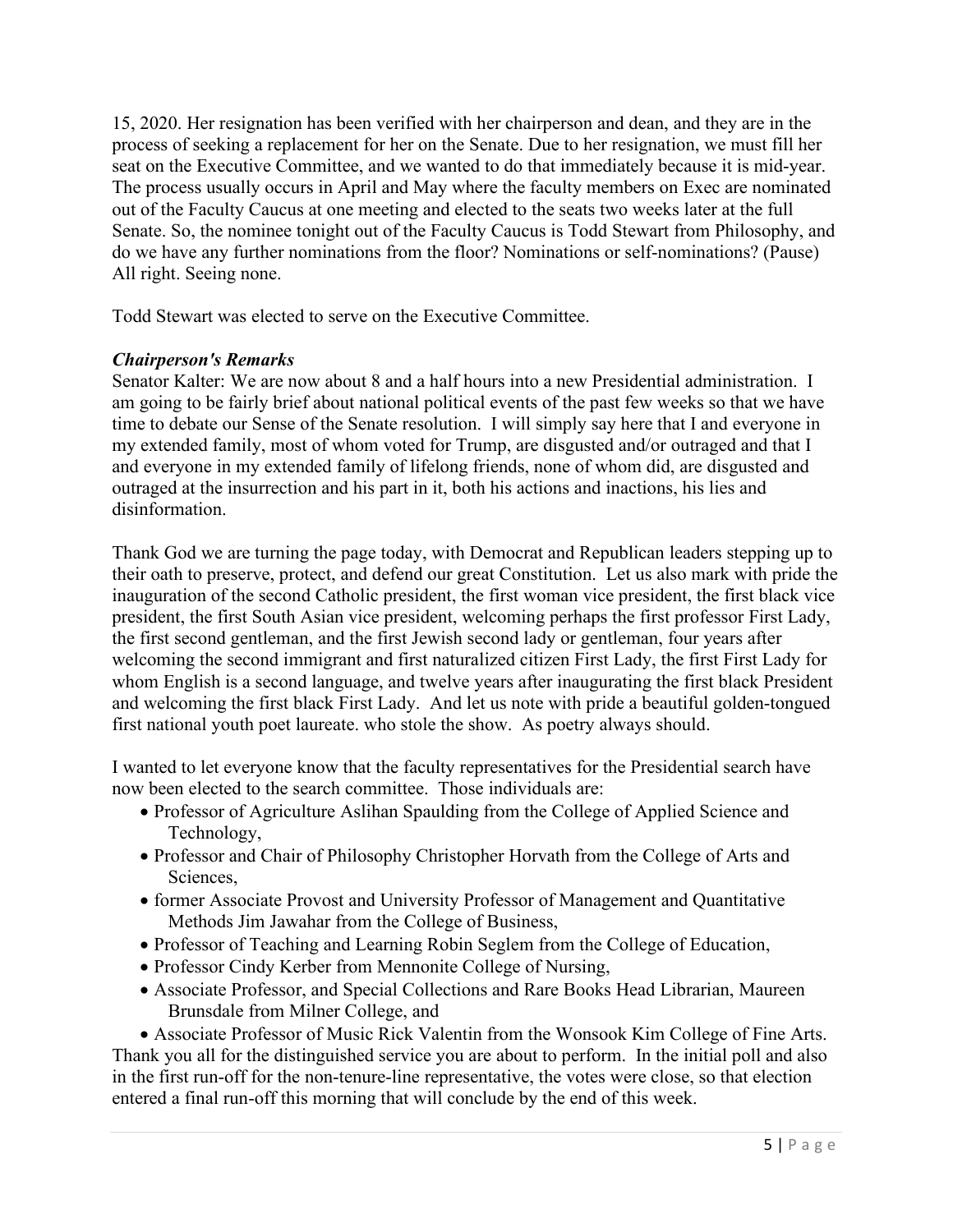You will notice on your agenda a discussion about the Engineering programs that were proposed out of the Senate back in 2016-17. The University hired consultants last year whose work was delayed slightly by the start of the pandemic but who are wrapping up, which is going to allow us to move forward into the final stages of consideration of that proposal. The Senate will be meeting tonight and in February and March, and, if necessary, in April and/or May, to hear and read the fleshed-out details of the proposal. The Executive Committee hopes that we can move to a vote on the three large particulars by March, so we are beginning with oral communications this evening. At our next meeting in early February, we will begin to see distributed communications and we hope to start moving through our information and action item phases.

On November 30, 2020, the day after Thanksgiving Break, the former chair of the Senate from 2002 to 2007 Lane Crothers, a Professor of Politics and Government, brought to my attention an item of grave concern to shared governance on this campus that I consider equal or superior to the concerns brought forward by faculty and Senators in the mid-1990s regarding the implementation of the Academic Impact Fund by then Provost Urice without Senate review. At some point during or shortly after 2017, under Provost Murphy, a program until then known as ERIP (Enrollment Rebound Incentive Program) was apparently quietly converted to RERIP, apparently standing for Retention and Enrollment Rebound Incentive Program. I as Senate Chair was never informed of this change.

The alterations made to the program and the metrics by which about \$1 million dollars, currently, of additional operating and/or personnel money were to be doled out to departments, who were now apparently being put into competition with one another, were never reviewed by the Senate. This was despite the fact, that the changes made, very squarely encroached into areas of shared governance that are recognized by all institutions across the country as being in the jurisdiction of the faculty of universities. Although RERIP is a budgetary mechanism, and the primary responsibility for budgeting lies with administrations of institutions, faculty must be involved in decision making about budgets that impact the academic area broadly conceived.

As former Chair Crothers noted, an administration is not entitled to shape academic change through budgetary incentives without considering the perspectives of shared governance. Provost Murphy started using the budget to achieve academic effects: expectations for faculty behavior beyond their ASPT requirements, curriculum (re)design, and other things. This change has profound academic effects. These matters are fully within the purview of shared governance and faculty responsibility. The administration is not free to use the budget to promote academic changes even if the ideas are good. That requires engagement with shared governance.

Some might argue that "student success" was the administration's motivation and all the motivation one needs. But who doesn't want student success? Are the faculty at this university being characterized as antagonistic to student success? The point is that this is about respecting shared governance while achieving that shared goal. We cannot have a version of student success shaped by only one person, or by a handful of administrators, especially if those administrators shaping that version have not been elbows deep in 5-10 classrooms per year for many years because of their full-time administrative responsibilities.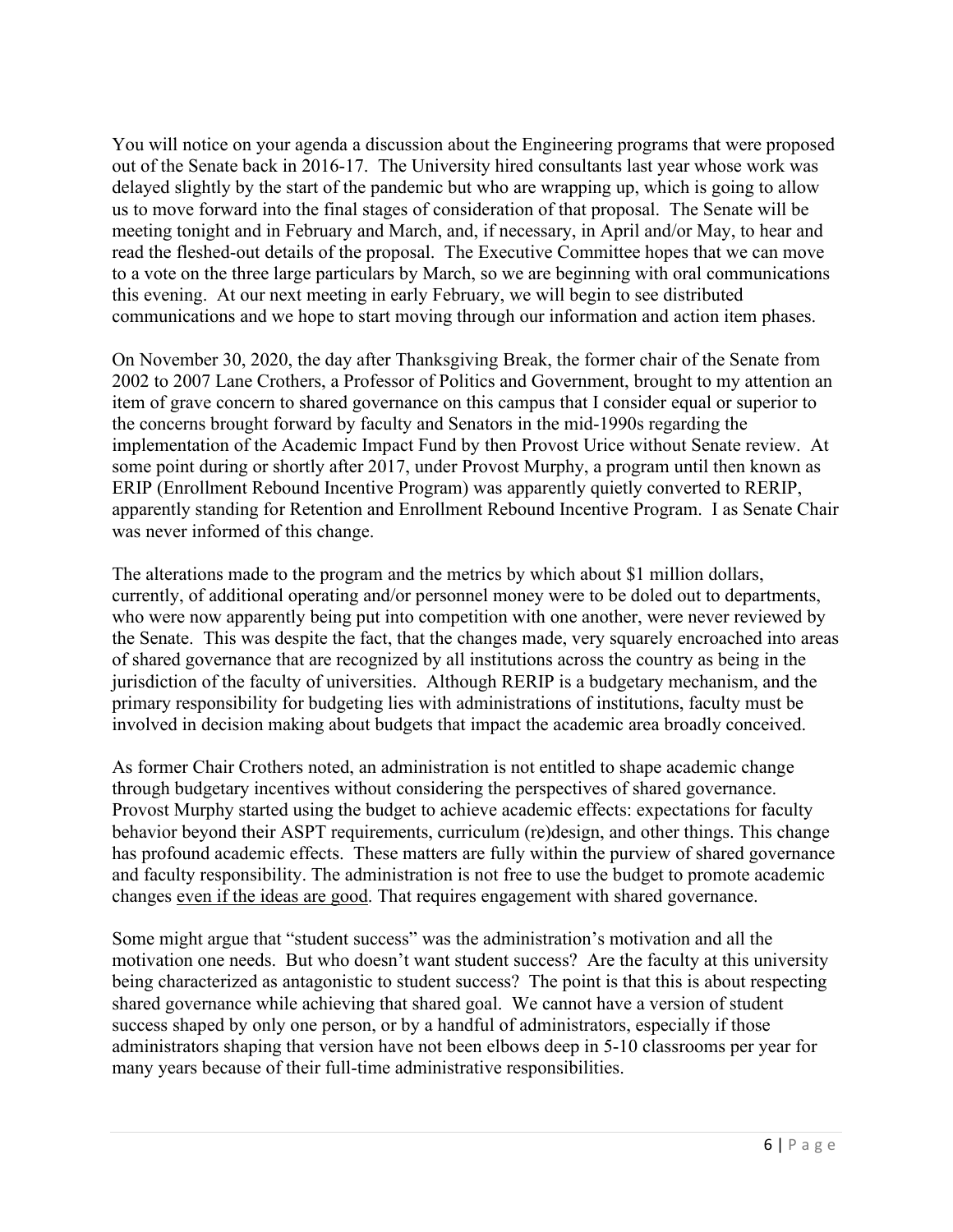"As I understand it," Dr. Crothers said, "ERIP was NOT an academic program, and RERIP is. So once the content changed, so did the shared governance system's involvement. You can't repurpose a non-academic program into an academic program and say that since it used to not be an academic program, you don't have to deal with shared governance now that it is an academic program." These are the rules that we all sign up for, that presidents and provosts agree to work under according to our governing documents—our ISU Constitution, our Memorandum of Understanding, our Policy on the Creation of Academic Policy and the shared governance principles and collaboration with faculty and students that they dictate. As he pointed out, and as I concur, the deans and chairs of our colleges and departments should have been the faculty's first line of defense. Someone in that distinguished group should have asked if the changes had been run through the Senate given their obvious relation to several decision-making areas within faculty jurisdiction, from curriculum to personnel and beyond.

These concerns regarding RERIP and RERIP metrics were brought to the attention of our new Provost at the Executive Committee and, upon his request, I set up a meeting for December 15 among myself, Dr. Crothers, Provost office personnel, and several Senators, specifically the chairs of Academic Affairs, Administrative Affairs and Budget, and Faculty Affairs, who were identified at the time by Exec as relevant internal committees. The Provost postponed this meeting unexpectedly on December 11 for the purpose of gathering addition information and obtaining better evidence regarding perceptions and attitudes about RERIP to have a more informed conversation. He and I had previously discussed the need for data gathering, to include not only the chairs, directors and deans that he wished to speak with during this postponement, but the faculty. I had expected that the smaller group would be discussing how to collaborate together to gather that data, since collaboration with shared governance is clearly necessary to ask the right questions and to phrase them clearly. I still have that expectation.

That is why you see in each of your Issues Pending folders a folder regarding RERIP. In light of ongoing informal conversations and feedback from Senators on the Administrative Affairs and Budget Committee and others, it appears that each of the committees of the Senate now has a role to play in obtaining and/or reviewing shared governance feedback from faculty regarding the concept of RERIP and its metrics prior to, or if necessary, in lieu of the smaller group meeting and in responding to the 2017 breach in shared governance principles. Academic Affairs Committee Chair Dimitrios Nikolaou weighed in early at my request and conveyed his sense that the new program concept needed review and that the associated metrics needed Academic Affairs Committee and Senate scrutiny. Administrative Affairs and Budget Committee Chair David Marx brought the issue to that committee in December following a similar request from me for advice. It is clearly a budget committee question, particularly if a performance-based metrics were to grow from a mere \$1 million dollars divided among 33 [35] departments to a much more substantial portion of the budget. This would be of particular concern if the current metrics do not sufficiently appreciate the important diversities among departments. Members of AABC alerted us to the need also to involve the long-range planning committee, so Planning and Finance should also examine the issue. Secretary Horst pointed out that Faculty Affairs also needs to be involved. Rewards and punishments outside of the ASPT system and outside of systems that reward and discipline AP staff—such as advisors— are now in play for the first time in recent ISU memory. These monetary mechanisms punish, or fail to reward, entire departments (and thus punish the students in those departments) based on one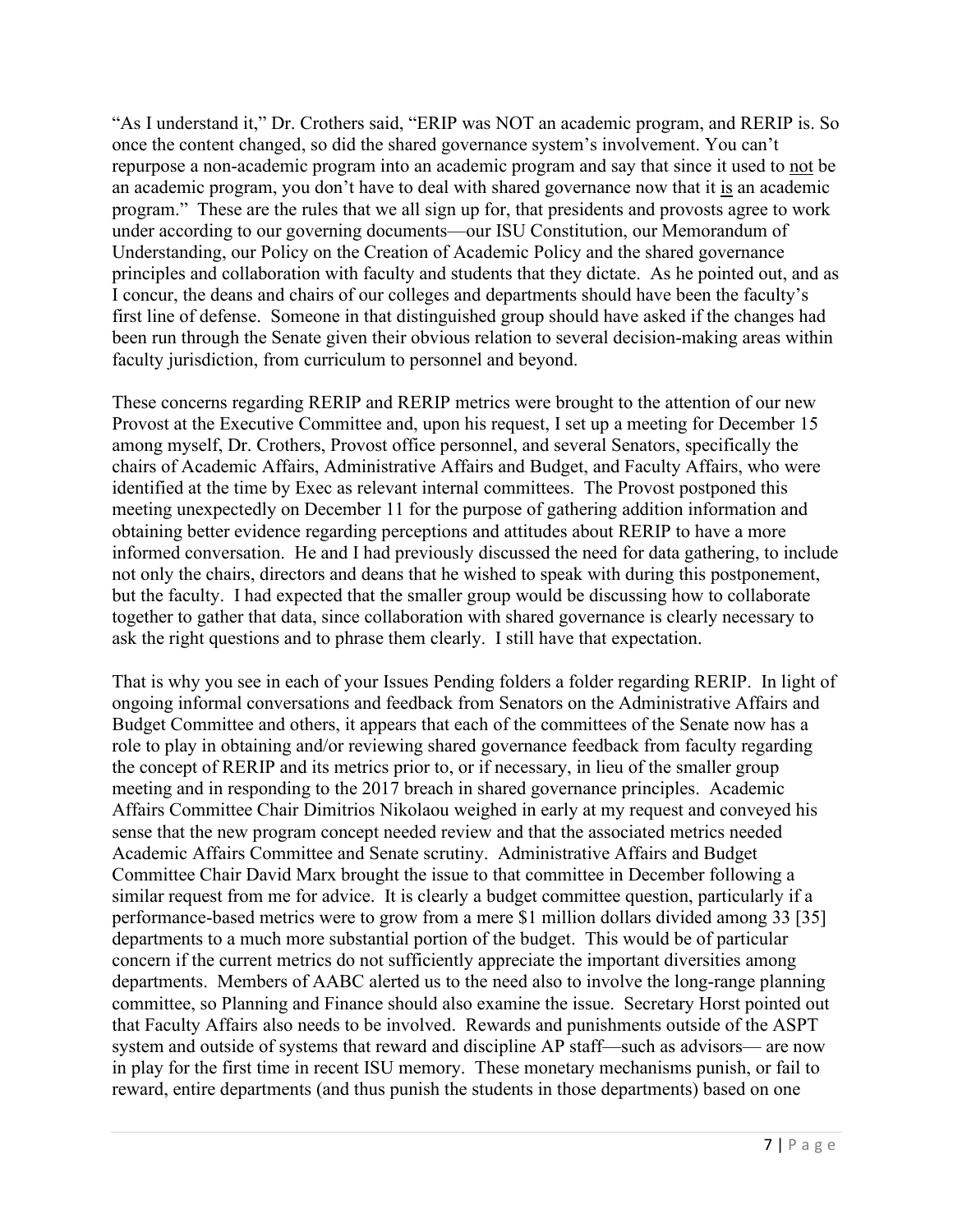person's individual actions or inactions. This militaristic approach is new to our institutional culture. Finally, the Rules Committee will need to consider, should RERIP remain a budgetary mechanism, whether Senate oversight of the type that AABC is charged with for the Academic Impact Fund needs to be written into our governance rules.

Provost Tarhule has assured me that he has made no final decisions about the continuation of this program, the monies for FY21 having apparently been allocated prior to his involvement.

Finally, while I know this has been a long comment, I would like to say some words about the mediation that our Graduate Teaching Assistant union has asked for and about the public comment that I heard at the January 12 Board of Trustees meeting and here tonight. As a graduate student, I was not part of the union movement on my own campus in the 1990s, for a variety of reasons, but I did witness then California Governor Pete Wilson spend millions of taxpayer dollars trying to crush the grad student union movement in the University of California system, only to have the next governor reverse course, recognize the unions, and negotiate. Let us not make similar mistakes. I have in general reserved my comments over the years about collective bargaining to employees in the academic area, specifically non-tenure-line faculty. Graduate teaching assistants are even more vulnerable. The department of English runs something like 100 sections of English 101 every year, largely on the underpaid labor of GTAs, along with offering many sections of other courses with those relatively low paid laborers. The university is getting their labor on the cheap while millions of dollars accrue annually in the size and strategic budget carryover of funds intended to be used for instructional needs. My office is on a hallway with only GTAs, and I know many grad students over the years who have needed to moonlight at Heartland or an online for-profit to survive, drastically reducing the time they can spend on their own coursework, exams, theses and dissertations. Who have had significant medical events or conditions such as childbirth or motor disorders. Who put their undergraduates first at the expense of their own studies, particularly during this pandemic. And who occasionally I have witnessed being abused by one of those undergraduate students while I sat in my office and listened and tried to let the graduate assistant handle the situation, knowing I would intervene if I sensed danger and coming in to counsel, advise and support after the student had left. I do not have any illusion, frankly, that any university can give a living wage to any individual who works a 50% FTE job. As a GTA, I was paid about \$13,000/year in high-cost San Diego and had to make up the rest of my rent through 5 years of maxed out Stafford loans of \$8500 a year. But I do know that we as an institution could find a will and a way to pay these students a competitive stipend, one that would attract the best students in our applicant pools instead of losing them to other universities, one that would ensure that our students could concentrate on their students at ISU rather than having their attentions scattered among multiple institutions, one that would acknowledge that they are the first and one of the most important faces of learning for many of our first-year undergraduates and that would honor their dedication. The reports from the union representatives that they perceive the university as stonewalling in the negotiation greatly concern me. Especially so soon after the reports we heard from our clerical workers. If true, this is high disrespect and perhaps as importantly pennywise pound foolishness. Our undergraduates should be very concerned about this issue and we should all be in solidarity with them in their modest requests for recognition, respect, fair and competitive compensation, fee reductions or eliminations, and employee benefits.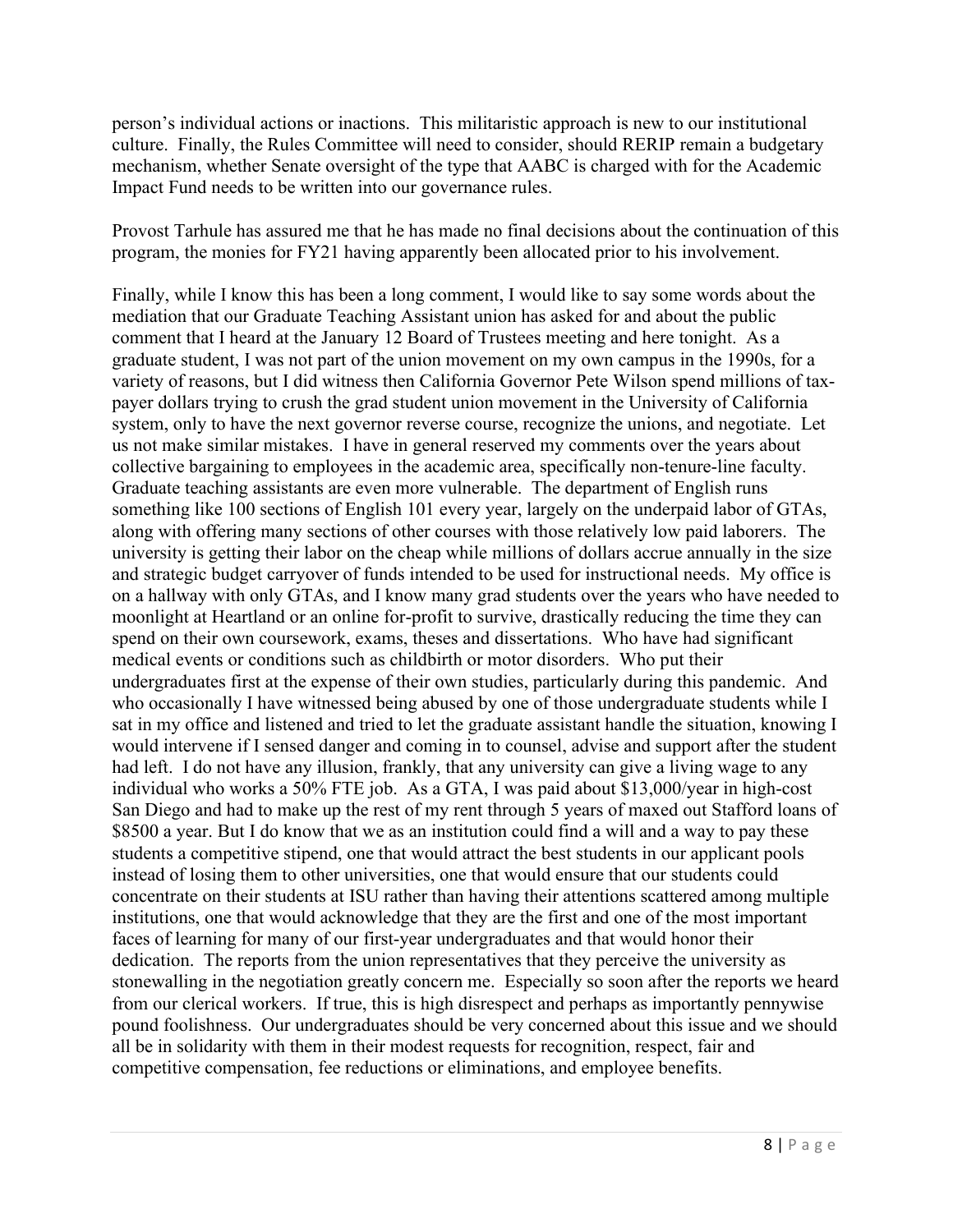In the interest of time tonight, we will move onto Student Body President and Administrator Remarks and then take all questions following Senator Stephens' remarks. So, we'll move to Senator Harris for Student Body President's Remarks.

## *Student Body President's Remarks*

Senator Harris: Thank you. "We've seen a force that would shatter our nation rather than share it. Would destroy our country if it meant delaying democracy. And this effort was very nearly succeeded. But while democracy cannot be periodically delayed, it can never be permanently defeated." Those are the words from our amazing inaugural poet (as Dr. Kalter mentioned) Amanda Gorman. Today has been an important day for our American democracy. Inauguration Day is the culminating symbol of the peaceful transition of power that upholds our democratic society. We know that civic engagement is one of the core values at ISU and SGA will continue to advocate for students to be informed and engaged global citizens as well as ethical leaders who work towards the betterment of our society.

Some additional SGA updates for you all: we had our SGA retreat last week, where we were able to identify issues that we wanted to tackle this semester, among those being mental health awareness. Particularly now that we don't have a Spring Break, we want to ensure students have their mental health as a priority. Sexual assault awareness. And then, as well as continue education on the importance of voter engagement as we do also have some local elections coming up as well.

I've also had the opportunity to work with students from Redbirds for Privacy groups and Charley Edamala and his team to inform students about the use of proctoring for their classes. So, about 29 faculty has expressed interest in using this service. I'm still working with Charley and the Redbirds for Privacy groups. We were able to identify the students that possibly could be having proctoring services and we hope to send an email out to them within the next few days about their options and the rights that they have, with regards to using proctoring services.

And then the last thing, just to be brief, this Friday SGA will be meeting with our Director of Governmental Relations Jonathan Lackland, as well as some notable alumni such as Nakita Richards (I know we all know Nakita), Tyler Clark, and others to prepare for our upcoming lobby day. Normal years, lobby day would be in person, but this year it will be virtual. And that will be happening very soon in February. So, we are getting prepared for that. And with that I yield.

## *Administrators' Remarks*

## • *President Larry Dietz*

President Dietz: Thank you very much. I share in the hope of a new era, if you will. I was not able to view the Inauguration today during the time when it was occurring, but in between… well right before this meeting I was able to listen to the poet and what a testimony for youth and creativity. And if there's anything that brings about the idea of hope and moving forward, I think her words did. So, I'm still inspired by that. That's all I'll say about the Inauguration. I did send out a message today to individuals talking about what I hope will be peace and harmony as we make this transition moving forward.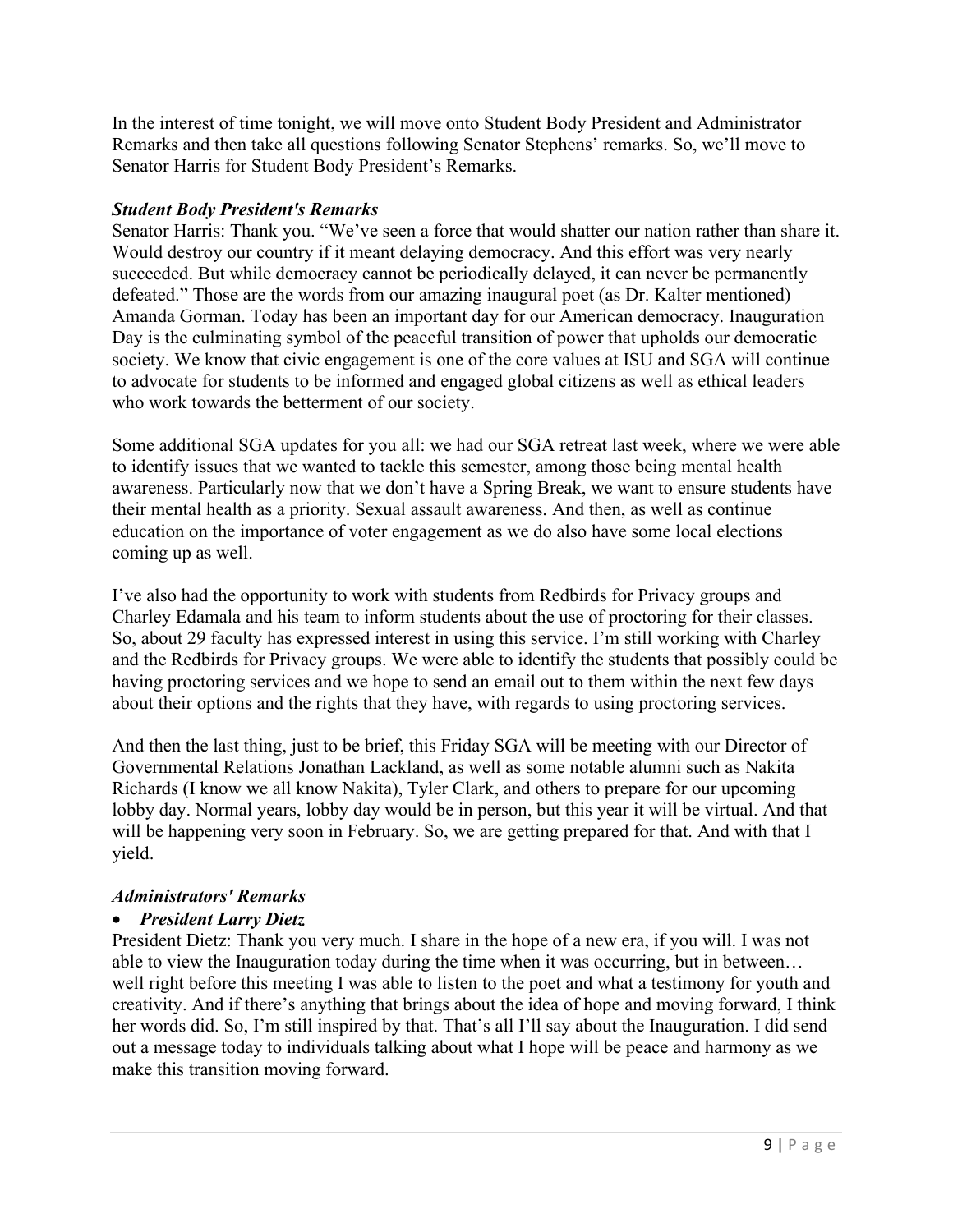But also, talking about some other political changes, since the last time that we met there's been some changes that have happened at the state level that I would bring to your attention. Senator Bill Brady who has served as one of the four leaders of the General Assembly retired in mid-December. It's still being considered and there's a possibility that a decision will be made tonight or in the morning as to who his replacement will be. Senator Brady is obviously one of our local Senators and so he's really represented ISU on many issues and been a supporter of the university. So, his resigning from the Senate, not retirement, but resigning from the Senate and the person that takes his role will be an important issue for us to make sure that we follow up on that.

Also, out of our district, Senator Andy Manar, whose been a good supporter of education—I've appeared before him many times with the Appropriations Committee—Senator Manar has also resigned his position within the Senate and has taken a position in the Governor's office. And my understanding is that he will be working on quite a number of downstate issues and I think as most people define downstate it's about anything south of Cook County or south of I-80, and so that would include us. But there's a possibility he will also be drafted to work on some education issues which I think will be a positive thing for us.

And then obviously the other thing that has happened in the General Assembly is that we have a new Speaker of the House Chris Welch. I know him. I know him pretty well and I think that a lot of people have wanted new leadership there for quite some time, and I think Representative Welch, or now Speaker Welch, is knowledgeable about education and hopefully he'll bring some new ideas there as well. So, that's about all on the politician front.

I would mention as few updates here. I had a really good meeting yesterday with Cannon Design which are the group that we've been working with for quite some time about the Engineering program. And we're in some critical times moving forward here over the next several months in the future of this Engineering program, and Cannon helped me get a sense of where they were yesterday. I think this is the topic we would like to make, perhaps a bit of a topic with some kind of reporting going on at about every Academic Senate meeting, or certainly some of the Academic Senate meetings throughout the course of this spring semester.

There are several timelines that are important that we think about. We're hopeful that on the February 3 that some of our leadership, informed by the Cannon group, will be able to give a presentation to the Academic Senate planning committee. And then on February 17 we're trying to also schedule an Academic Senate meeting that will be more of a finance focus kind of session. There are several components of all this planning. There's the educational program curricular component. There's a program organization and structural component. There's a building/facility component, project, implementation, and consideration. Priorities and approvals that are needed both at the campus level, at the Board of Trustee level, and then at the Illinois Board of Higher Education level. So, we hope to be able to walk through those different expectations along the line, and our goal (and I think it's an ambitious goal) but nevertheless I think it's a good goal, and I think we can make this, is to step through the necessary processes that we need there and have a good discussion about the future of the Engineering program on the campus with the idea that the Board could potentially be voting on that at their May Board of Trustee meeting.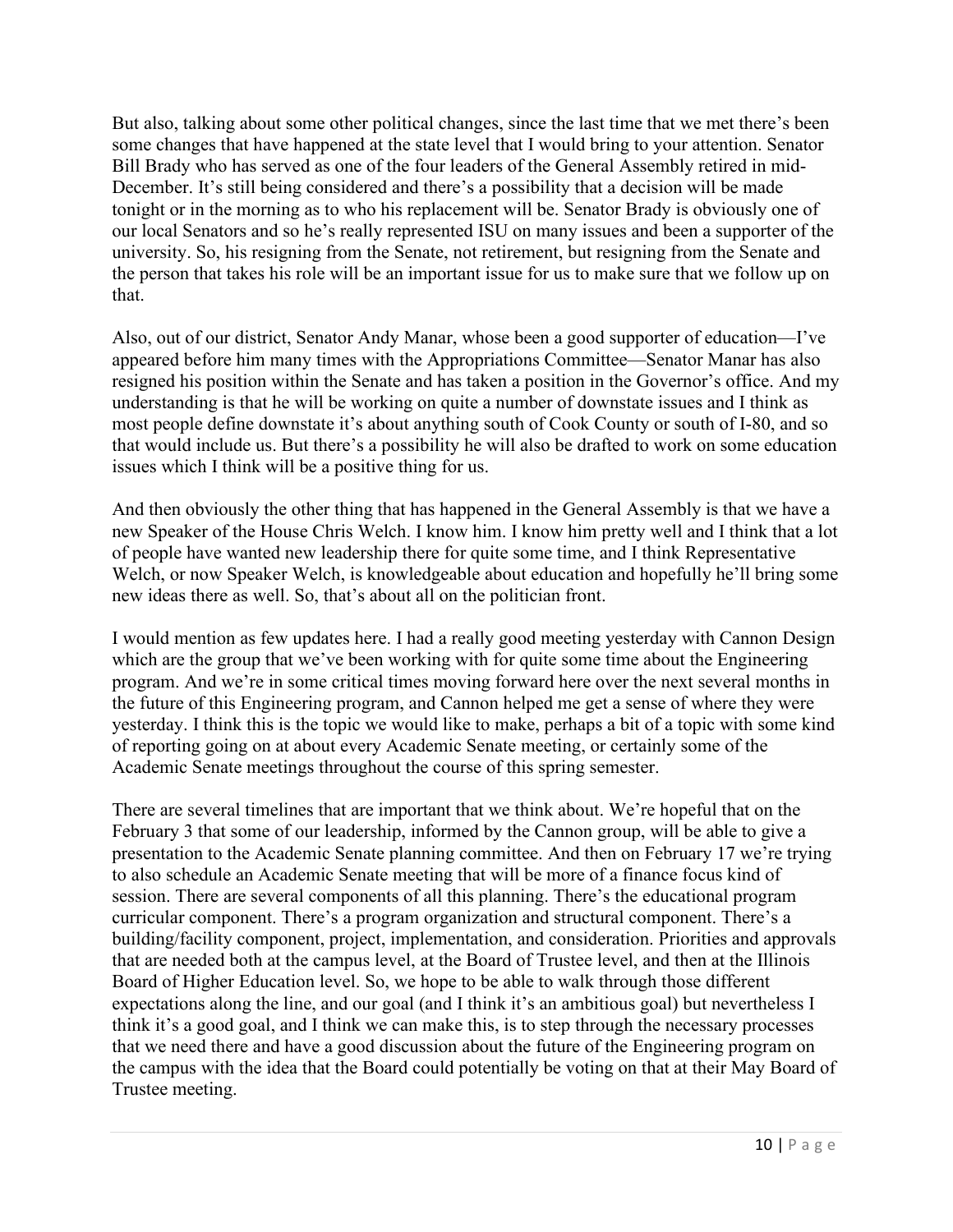There's only one other meeting, there's February 19 meeting, and we're also planning to having a presentation to the Board of Trustees, no action on that one, but just informational. Possibility of having a special meeting either at the end of March, or the first part of April which we have generally had the last several years anyway. The regular schedule of Board meetings over the last few years seemed not to have been enough, and so we have a number of special Board meetings in between the regularly scheduled meetings. So, Engineering's going to be a topic of importance and we'll keep you informed as we move forward on that.

The last thing I have is that there's been discussion and very positive discussion about a potential new stimulus plan. And there's a lot of detail that we still don't know about, but we've done some scenario planning and out of what might be available given, you know, the discussion on this at the national level and down to the state level so if in fact all of this comes true, it looks like Illinois State University may very well be the recipient of roughly \$25 million in another stimulus package. So, that would be phenomenal, and it would be along the lines of the first stimulus, about \$8 million for students, and about \$17 million in reimbursement for costs related to COVID-19. So, I hope all that comes to fruition. That would just be terrific for everyone. So, I'll end with that and wait for any questions after we're finished. Thank you.

## • *Provost Aondover Tarhule*

Provost Tarhule: Thank you, Chairperson Kalter. I have really one note of appreciation and the rest of my comments are reminders of stuff I had brought before this body before. So, we really needed to have a student absence policy (I know it's on the agenda for discussions today) but I just wanted to appreciate the Academic Senate Exec for acting very expeditiously and attentively to something that really needed to be done. And that action allowed the President to indulge the action of the policy. And I know we probably have some clean up to do after the fact, but this is something that needed to be done and the Academic Senate Exec was right on top of it. And so, I just wanted to express that appreciation from Academic Affairs.

The other comments as I said are mostly reminders. Some of you are probably tired of hearing me talk about the upcoming Academic Affairs Retreat in February. But the reason is we place great emphasis and importance on this retreat. We think it will allow us to review all of the multilayered challenges that confront Academic Affairs and to help us identify priorities, and to develop strategies for how we are going to remain not just competitive but to thrive in the postpandemic world. So, that's going to happen February 24-25.

It's slightly different from some other… our structure is slightly different from some other retreat you may have participated in, in the sense that planning and discussions about the relevant issues began last fall. So, we see most of the work as being done upfront. So, the retreat is not the place where we're going to start discussing the basics and fundamentals of these issues. It's the place where... it's going to serve more as an unveiling, if you will, of the strategic priorities that have been identified. So, it's of the utmost importance that everybody becomes engaged. We've identified ten different working groups. Collectively those working groups have more than 150 people working on them. So I invite you again, those who have not already engaged the process, if you go to the Provost's website, you'll see all of the working groups, all of the members, and all of the issues that they are working on. So, please contribute if there is something that is of interest to you, an idea that you think is going to be helpful to ISU to become a stronger more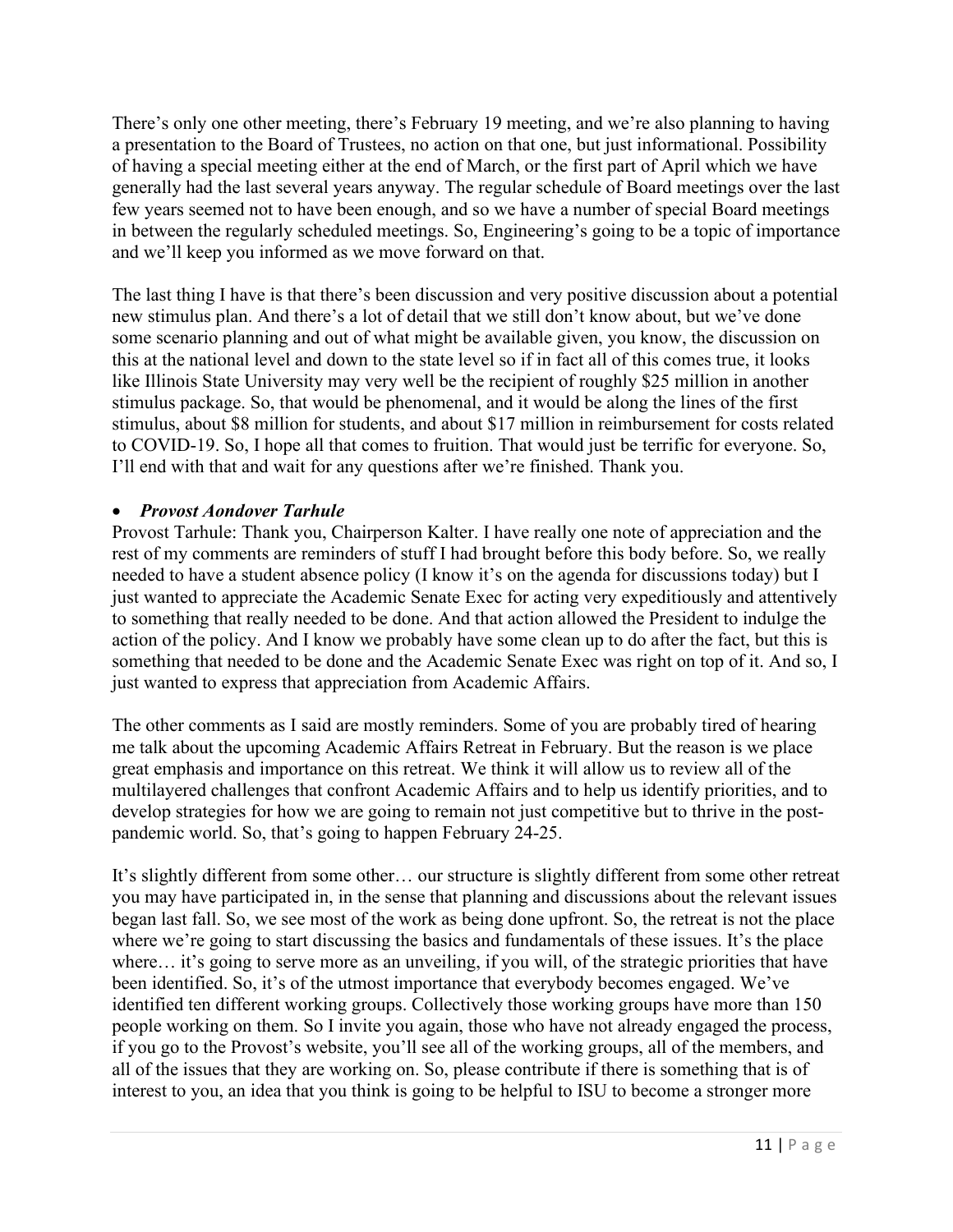competitive institution, please bring that to the relevant working group or to my attention, and we'd like to make sure that we've captured everybody's voices and your concerns, and interests and ideas. So, please check that website online and share your ideas. I think this is going to be really critical.

The other announcement I've made previously, but I think is worth repeating, is that the Culturally Responsive Campus Community institute... Alright, this is something we hold every year in the spring. This year it's going to be on March 19. It's going to be via Zoom. Registration will open soon. So, the goal of this workshop, of this institute, is really to recognize and rectify inequitable experiences, and to create a more just campus for all of us. So, it's going to try to raise awareness across the campus and the community about intersectional issues surrounding marginalization and oppression. The theme is going to be Equity with a Mirror. So, again, I hope that everybody participates and registers for that event. This is co-sponsored by the Division of Student Affairs, the Multicultural Center, the Office of the Provost, and the Office of the President.

Finally, in the fall I began holding what I called the virtual coffee hours which allowed me to meet with small groups, typically about 10 or less of faculty. And the goal of those meetings is really to help me to understand faculty as individuals, and to get that unfiltered sense of the issues that concern them, and the priorities that they would like to see pursued. So, I'd like to continue those meetings during the spring. I think the first one is tomorrow. I believe we've scheduled about four, but we're more than happy to schedule more if there is a need for it. So, it's again an attempt to talk directly to faculty and to get a sense of what they would like us to prioritize or suggestions that they may have for us. So, please spread the word to your colleagues, and let's make sure everyone is aware of this, and those who are interested hopefully will take advantage of this. I have learned a lot, even just from the few that I had last semester. Got to know a lot more individuals personally and learned so much more about what our faculty is doing and looking forward to doing more of that. So, please help me spread that word. Thank you so much.

## • *Vice President of Student Affairs Levester Johnson*

Senator Johnson: Good evening, everyone. And I just have to say Happy New Year to everyone. It's great to see everyone. I've got two items. The first one it's my great pleasure to welcome Dr. Adam Peck as our new Assistant Vice President for Student Affairs at Illinois State University. His first day was actually yesterday and he is actually attending this meeting. So, welcome to the Academic Senate as well. Dr. Peck brings about 25 years of higher education administration experience, including about 10 years as an AVP, and at the AVP level at Stephen F. Austin University in Texas. He is excited about joining our team and will oversee the University Housing, Marketing and Communications, ISU PD, and Emergency Management departments. Dr. Peck is eager to connect with our community members, especially students. And is actually in the process of arranging meetings with various student leaders, and I believe that he already has a meeting set with Senator Harris and wants to connect with SGA. So, I know he's looking forward to that. He and his family have already made the move to the area and looking forward to becoming active members of the Bloomington Normal community. So, welcome to the team, Dr. Peck.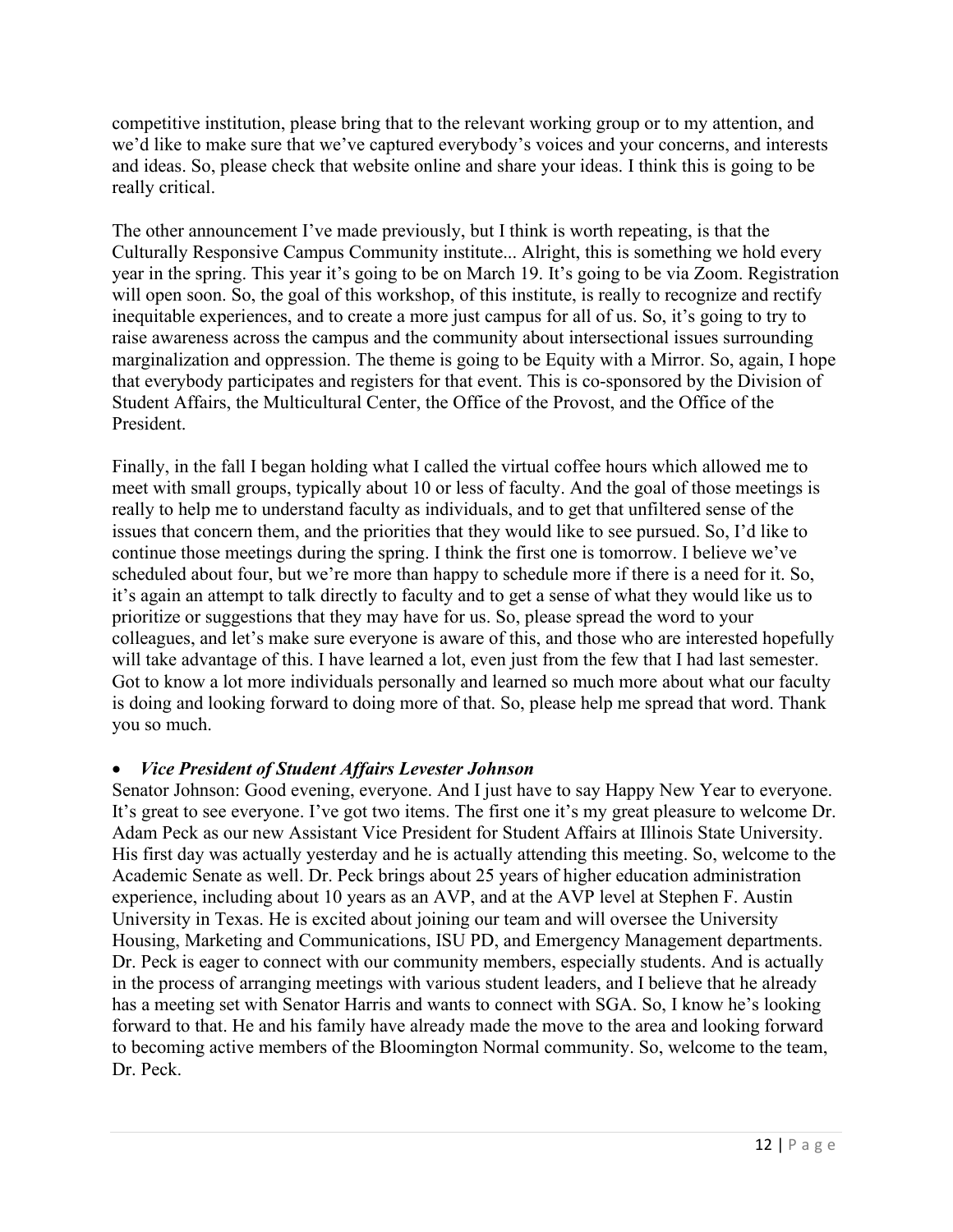Second item: just wanted to make sure everyone is aware that the second floor of the Bone Student Center is open. And students, you definitely know that, and you have been actively leveraging that space. So, I want to send out some words of congratulations to all of the staff members within the Division of Student Affairs, Facilities and Planning, our construction partners, EMDH, all those folks who took part in the design and working through the construction process. I hope you all have a change (make the time) to go up and check out the space. Career Services has made their move over and if you have not checked out the huddle rooms you're missing out. Those rooms are available during the evening hours. So, again, I encourage you all to leverage the space and enjoy it. More information to come regarding Star Ginger. I think we'll be opening up that facility during the first part of February, and then the project will be complete. And then more word to come a little bit later on how we're going to cut ribbons and things of that nature (probably virtually) in order to officially commemorate the space. So, thank you all for your patience, your guidance, your feedback during the construction process. And I gotta steal a line from an old show but I love it when a plan comes together. I will turn it back over to our Senate Chair and she'll probably open things up for questions.

Senator Kalter: All right. Not quite. We've got to go to one more person. But I want first to say welcome to Dr. Peck and ask him if he has any words that he'd like to say to us here.

Dr. Peck: Certainly. Well, I'll just echo what Dr. Johnson said, I'm very excited to be here. One thing he didn't mention is that I'm a native of Illinois. So, though I may have spent some time in Texas, I was very aware it gets cold here, but I appreciate everyone who mentions that. And I'm just deeply committed to partnership with our colleagues in Academic Affairs to make things better for our students. A time of pandemic is a very hard time to meet people and build relationships, so I'm grateful for this opportunity to at least meet you in this virtual format and hope to have the chance to work together soon.

Senator Kalter: Welcome. Welcome. We are, as you know, a warm campus, and so when we get back face to face, you'll begin to experience that even more. We're going to go now to Senator Stephens for Vice President for Finance and Planning remarks.

## • *Vice President of Finance and Planning Dan Stephens*

Senator Stephens: Thank you, Senator Kalter. I'll keep my remarks brief. First of all, thank you for allowing members from my Facilities and Parking leadership team Mike Gebeke, Kristie Toohill, and Nick Stoff to present later this evening on a high level summary of our snow and ice removal process we have in place now that winter is upon us. I understand that they are near the end of the agenda, and if time constraints occur throughout the evening and we want to delay this to another presentation, we'd be happy to do so.

I only have a couple of quick comments. First of all, some of you may have seen via email or other communication channels, the 2020 W2 tax reporting document is now available. For the employees who actually selected for a printed document those were mailed out last Friday and you should be receiving those in the mail this week. Those employees who selected the electronic access, you can now see them on the online system in the HR, under, I believe, the heading is under tax documents. It is important to note that all employees, whether you selected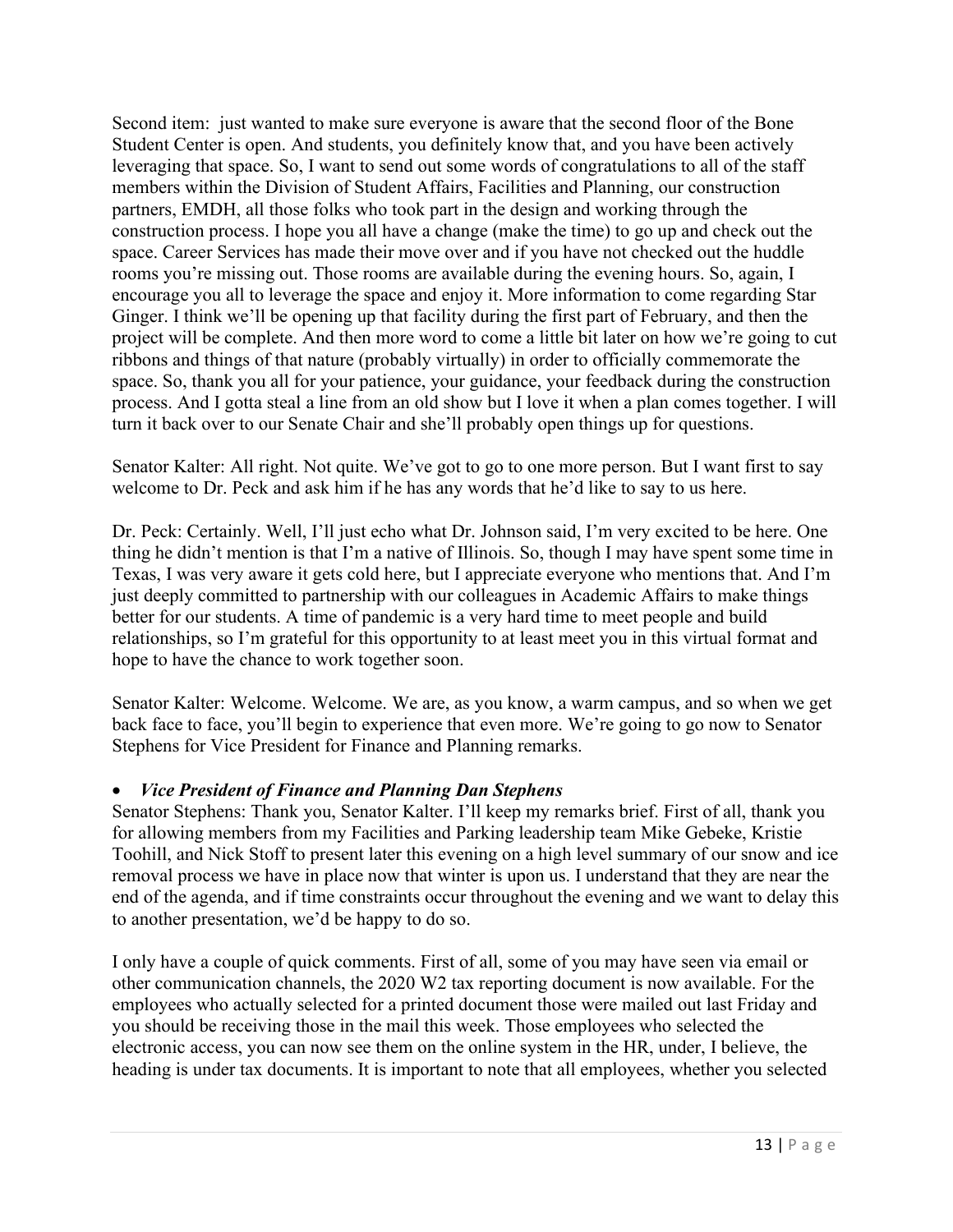paper copies or the electronic version, can review this electronically and print it directly from the HR system.

The second topic actually was some comments that President Dietz referenced earlier. Over the last couple of days, we received notice from the federal government that there's a second round of COVID-19 aid that was awarded to ISU. I don't believe it's going to be called CARES Act 2, I believe it's going to carry a different connotation to the grant process. But President Dietz was correct, we've received information that we've been rewarded close to \$25 million, with \$8 million identified for students, which is similar to the original CARES Act funding last spring, and then the remaining \$17 million for ISU cost reimbursement. We've got the same administrative team that was used to work through this process last year: the grants office, Financial Aid office, Student Affairs, Budget office, a variety of groups across campus to help work through this. We'll end up gathering more information in the next several weeks so that we can share that, but it is some very positive news coming to the campus. So, that's all I've got. I'd be happy to answer any questions.

Senator Kalter: All right. Wonderful. And now we are at questions. So, are there any questions for myself, Senator Harris, or our administrators?

Senator Horst: Yeah. I just wanted to circle back to your comments and make an additional comment about the RERIP. I wanted to state that it's my understanding that a similar program was being done by IBHE, and IBHE actually consulted with the Faculty Affairs Committee, IBHE FAC. So, there's that precedent at the state level of consulting with faculty for such a program.

Senator Kalter: All right. Thank you, Senator Horst.

Senator Murphy: Hi. I was wondering if anybody could give us an update about planning for vaccination, both faculty, staff and students.

Senator Kalter: I'm going to pitch that to Dr. Dietz.

President Dietz: And I'm going to give a warning here to Senator Johnson, I may pitch it to him here shortly. I had a conversation today with the chair of the Illinois Board of Higher Education, mainly on the classification of faculty and staff from higher education not being included in the 1b provision, whereas K-12 faculty and staff are. We've let our collective voices of the presidents and chancellors of all the public universities be known right after that was announced that higher education would not be included in the 1b group but would be taken care of later. And we did an update on that today and Chair Atkinson said that he had talked with the Governor's office about that and expressed our disappointment not being included with the K-12 group. So, that's one issue. But right now, we're still not included, and that tends to have been handled differently by different states. So, the Governor's office in each state can make some of those kinds of distinctions and separate out who their priorities are unless they get into some federally mandated kinds of things. So, we're still trying to get the institutions of higher education included with the K-12 group. Whether we're in or out of that group, there's still a shortage of vaccine, and that's the biggest concern right now is the shortage of vaccine. And so,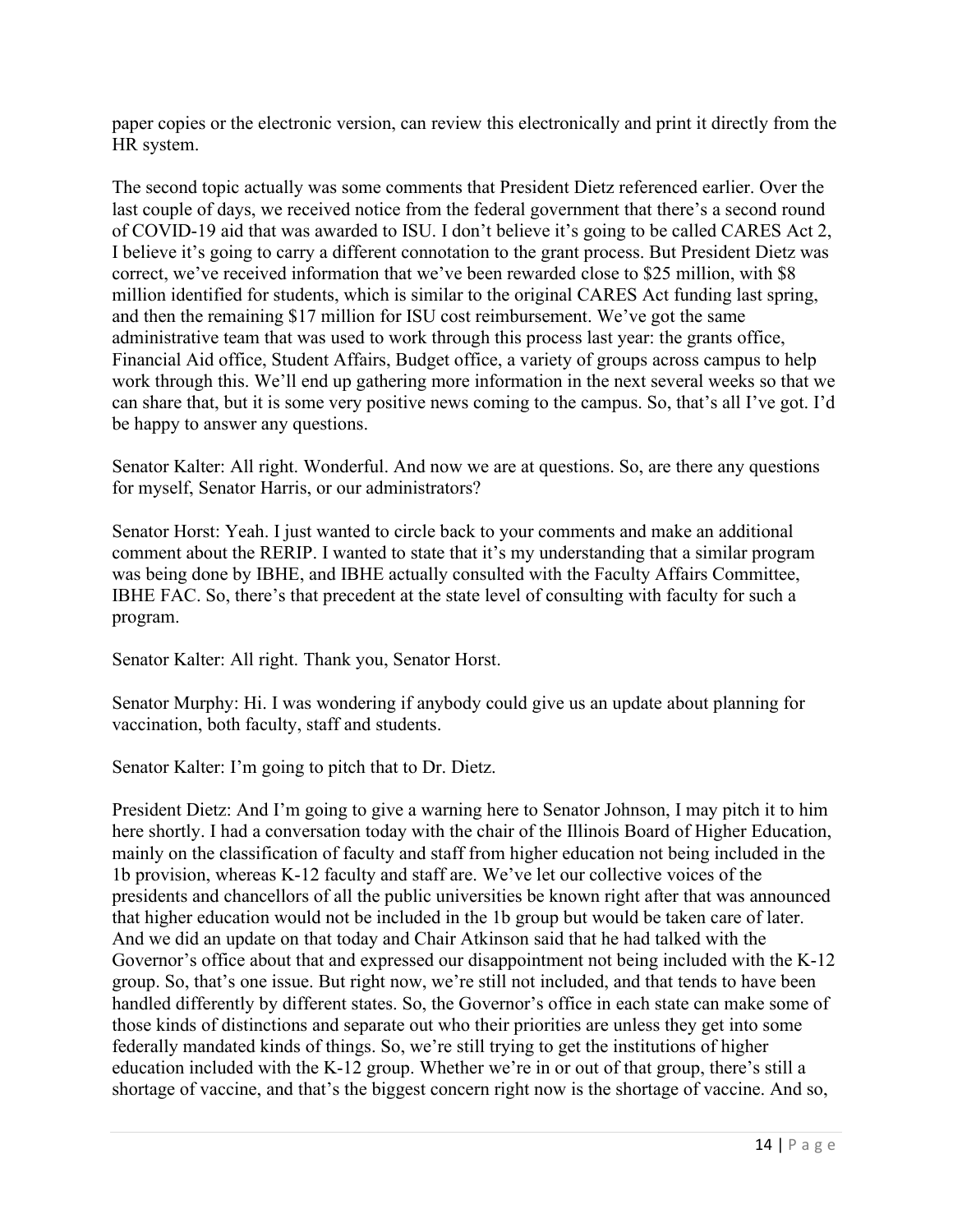Chair Atkinson and I talked about that and I think they're having difficulties getting good information, you know, from the federal level on, you know, where the vaccines are, and when and how they're going to be distributed. So, I think there may be more clarity brought to that as we turn another page in our leadership in Washington today and so hopefully, you know, vaccines will be more plentiful. But right now, that's really all I know. There are some selected groups that have already been vaccinated, but my understanding is that, you know, the over 65 group, for example, that, you know, first responders were first, and so we had a goodly number of those individuals vaccinated. The over 65 group, my understanding is that there were two days that were offered, and all of the appointments were filled up within about an hour. And so, you know, that's the second priority group. And so, my hope is that more vaccines will be produced, and we can get through the entire population at the university. My biggest concern is for students being the youngest and frankly some of the people that are the lowest on the priority list to get vaccines unless, you know, you have some health issues that include you in a different category. My hope is that vaccines would be plentiful enough that we would be able to vaccinate students before they left to go home in the summer, by the end of the spring semester. That may be only a hope, I don't know. But that's about all I know. Senator Johnson, I don't know if you have anything that you want to fill in there.

Senator Johnson: I don't have much more to add except, again, the COVID-19 steering team is working on what would that rollout look like, and what's the tiering that would take place of getting the vaccine out to various members of our community. Probably leveraging criteria such as which individuals are at the greatest ability to be exposed, who are working on campus, things of that nature, but did not come back fully with those recommendations and how that tiering would go, and things of that nature. So, that's about all that I'm aware of at this point.

President Dietz: We have, as an institution, volunteered with the county health department to identify a mass facility for some mass vaccinations when we get to that point, and we're really looking at Horton Field House. But you know, I hope that we… that would force us to do some different kind of scheduling over there, but I would welcome that challenge if we could get some vaccines available and, you know, get those, as they say, shots in the arms as quickly as we can.

Senator Jones: Hello. For the funds allocated to students, would that be available this semester or the fall?

Senator Kalter: Dr. Dietz, I think that's yours.

President Dietz: Yeah. I don't think that we know that. I think that we, Senator Stephens, do you that?

Senator Stephens: At this point, no. My speculation is that given the timing by which they release these funds that I would suspect it would encompass this spring term because I believe the grant reach out essentially 12 months from now. But again, we're just beginning to get the information coming from that. But I'm optimistic that it should be able to, hopefully, it should be able to apply to the current students that are here at ISU.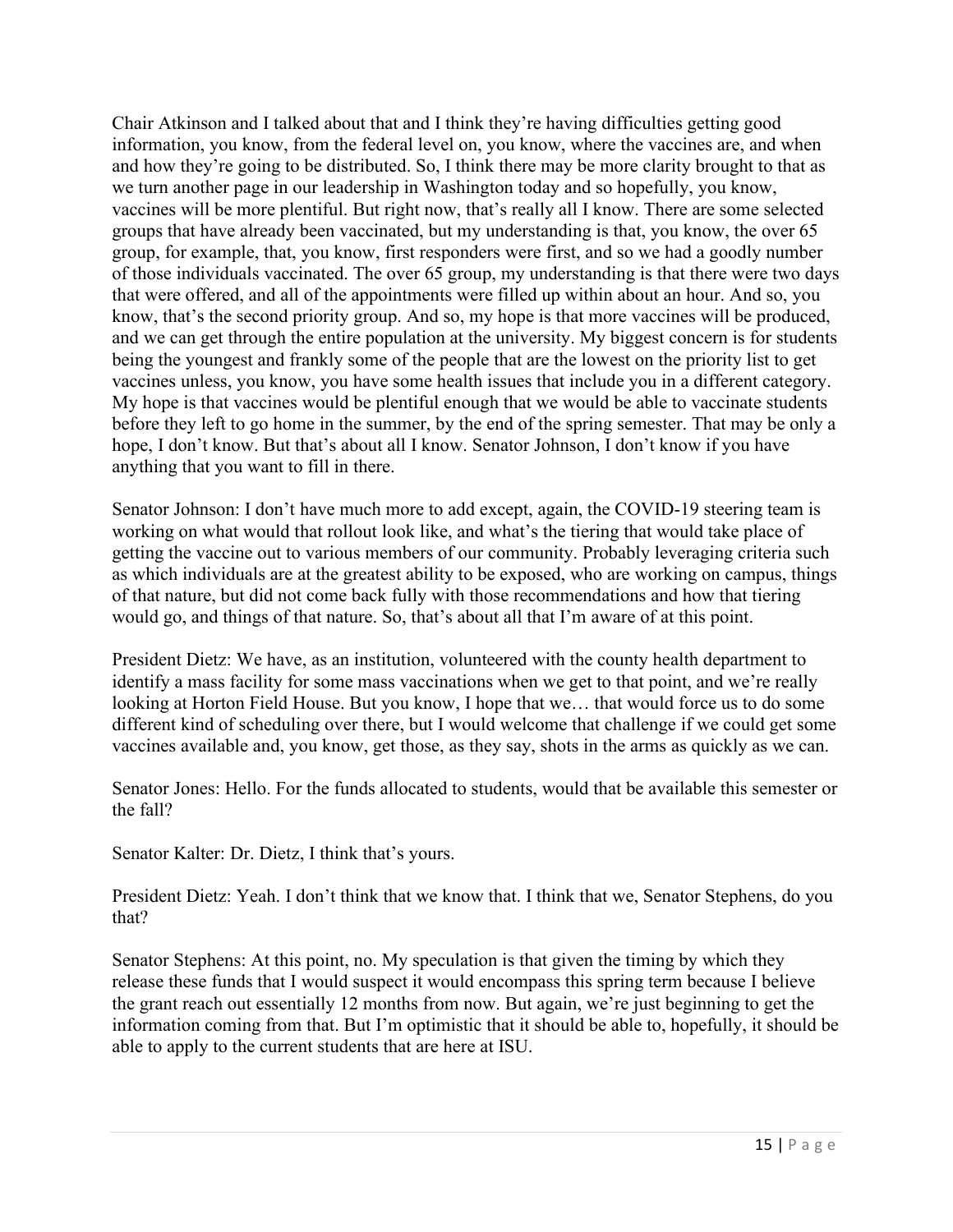President Dietz: I think the good news on that is that it appears they're not changing a lot of the criteria for distribution and so as long as they're following similar criteria that we used before. Once we get the word and we get the money, we'll be able to roll pretty quickly.

Senator Stephens: That's my assumption as well. We have a large team that is working on this, trying to gain the necessary clarity, but right now we're very optimistic that it's going to look very similar to what we had in the spring and fall of last year.

Senator Samhan: Hi. I think my question is directed to Senator Stephens. I know you mentioned that the W2s are already being distributed but under the Affordable Care Act we are also… it's a mandate for us to show the 1095 forms for our taxes, so I wasn't sure if those were going to be distributed this year as well.

Senator Stephens: I'm sure if there are compliance requirements, I apologize for not completely knowing that. I can certainly check into that. But I'm pretty certain they should be, because that compliance is still being maintained every year. But I'll check with some of our payroll tax team and see if I can get an answer back to you.

Senator Meyers: Thank you. My question is a follow-up to the question about vaccines. Given that there are several training programs on campus that have public facing services that faculty and students are involved in, is there any discussion about getting access to students who may be placed in schools or placed in clinic settings to be able to get the vaccine?

Senator Johnson: I believe that, again, the different services and scenarios and situations that community members are being placed in is what's being considered as far as whom will get the vaccine when and (technology issue)

Senator Kalter: So, I believe that… I can see other people moving so I don't think my audio is the only one that went for Senator Johnson. Senator Horst, can you put your thumb up if you can hear me.

Senator Horst: I can. Senator Johnson, are you there now?

Senator Johnson: Yeah, I am.

Senator Kalter: We missed some of what you said L.J., could you repeat that a little bit?

Senator Johnson: Oh. Okay. Again, I believe that different services and the type of roles that people are playing is being factored into some of the thoughts on how the vaccine would be rolled out when we do receive them. One of the questions, I think, as Senator Dietz pointed out, is the aspect of how many we will actually get. As you all probably know and have heard not only are there issues of getting the vaccination out in the first dose, but we've got second dose issues as well. So, a lot of factors in order to consider as far as this rollout.

Senator Kalter: All right. Thank you. I see no further questions so I'm just going to remind everybody of something that Dr. Tarhule said about the Spring Retreat being on February 24-25.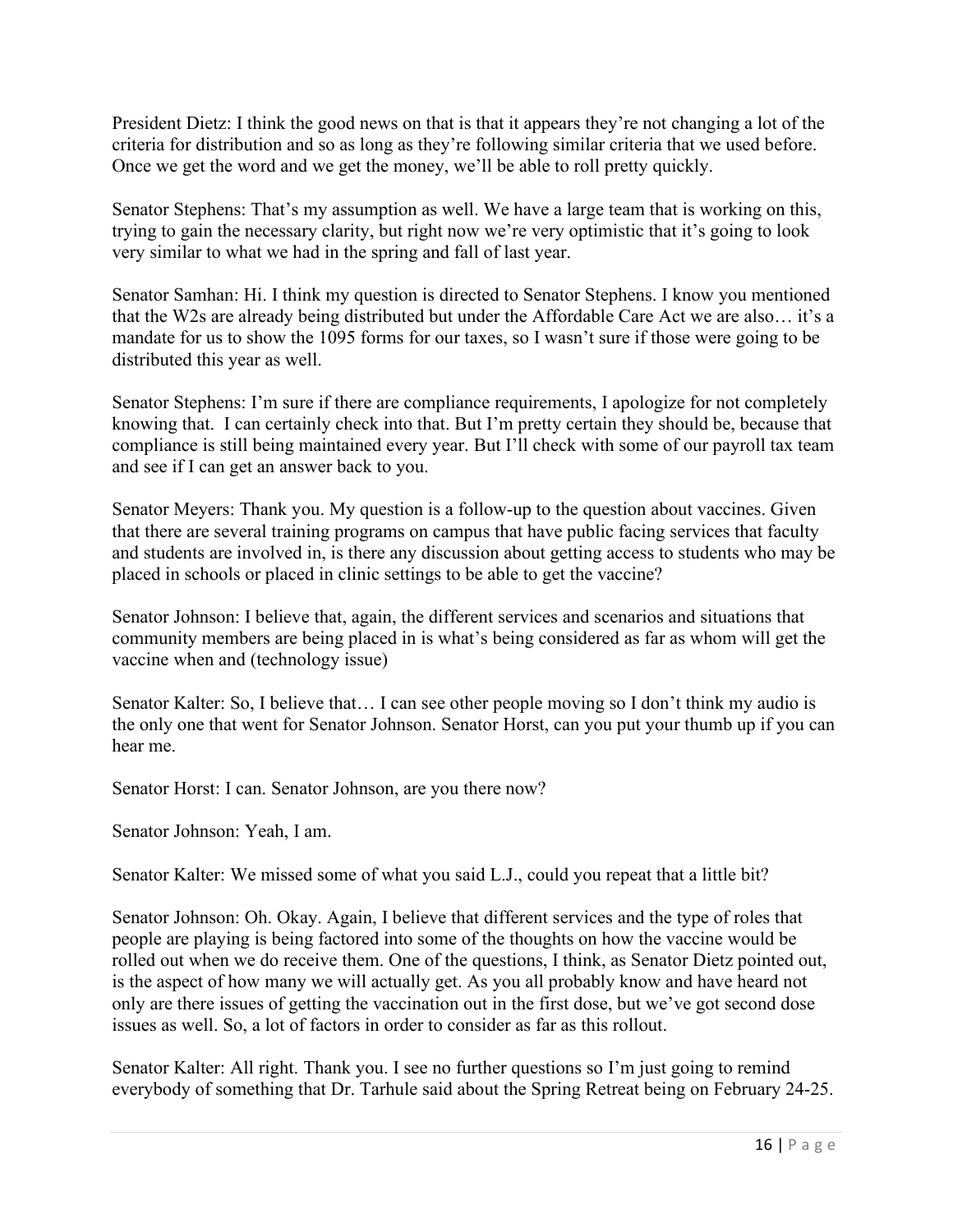And many of you are actually on those working groups that he mentioned, but even if you're not please mark out some time for that so that you can attend at least part of that.

#### *Discussion:*

## *Engineering Programs proposal (Provost Tarhule/President Dietz)*

Senator Kalter: Senator Dietz already started us off with our discussion related to the Engineering Programs. I don't know, Senator Dietz, if you wanted to say anything more about that before we go to any questions or comments, discussion about the Engineering programs. Anything further?

President Dietz: I think I said what was on my mind in my opening remarks. It's a big, complicated issue but I think is really a positive program for the university's future. And I've been really impressed with the Cannon Design folks, with their knowledge base who've included a variety of folks, faculty and staff, in the early stages of all this. And their input has been really terrific to get us to the point where we are. But the meeting that Provost Tarhule and I had yesterday with them I really found to be terrific, and it's the same kind of information that they plan to have and kind of be in the background. I think a number of us are going to present ourselves, but they will be available to us during the presentations. So, a lot of the numbers and the planning, they've helped us with that a great deal. So, that's about all I want to say. Provost Tarhule may want to add into this, but I think tonight the most important thing is to know that we have a rollout throughout this entire spring semester where we're wanting to make sure that people are informed about plans that we have, and if we don't know the answer to some questions we'll do our best to get those. But sometimes I think you just have to, you know, go down a path because you won't know all the answers, anything like this, of this magnitude and complexity. There will be a little bit of learning as we go on all of this, but we're not going down a path blindly certainly and Cannon has helped us be informed with all of that. Dr. Tarhule, do you want to say anything?

Provost Tarhule: No. Not at this point. I think you covered it all.

Senator Kalter: All right. Wonderful. We'll open it up for any discussion or questions. (Pause) There may be none given that you didn't get any for your Administrator Remarks, or during them. And I'm not seeing anyone raising their hand here. So, great. So, as Dr. Dietz said, we will look forward to seeing more about that on February 3.

President Dietz: Right.

*Information/Action Item: 01.08.21.02 Policy 2.1.30 Excused Student Absences Due to Communicable Disease CURRENT (Ani Yazedjian) 01.12.21.05 Policy 2.1.30 Excused Student Absences Due to Communicable Disease MARK UP (Ani Yazedjian) 01.12.21.06 Policy 2.1.30 Excused Student Absences Due to Communicable Disease CLEAN (Ani Yazedjian) 01.08.21.08 Rationale for proposed changes to Policy 2.1.30 Excused Student Absences Due to Communicable Disease (Ani Yazedjian)*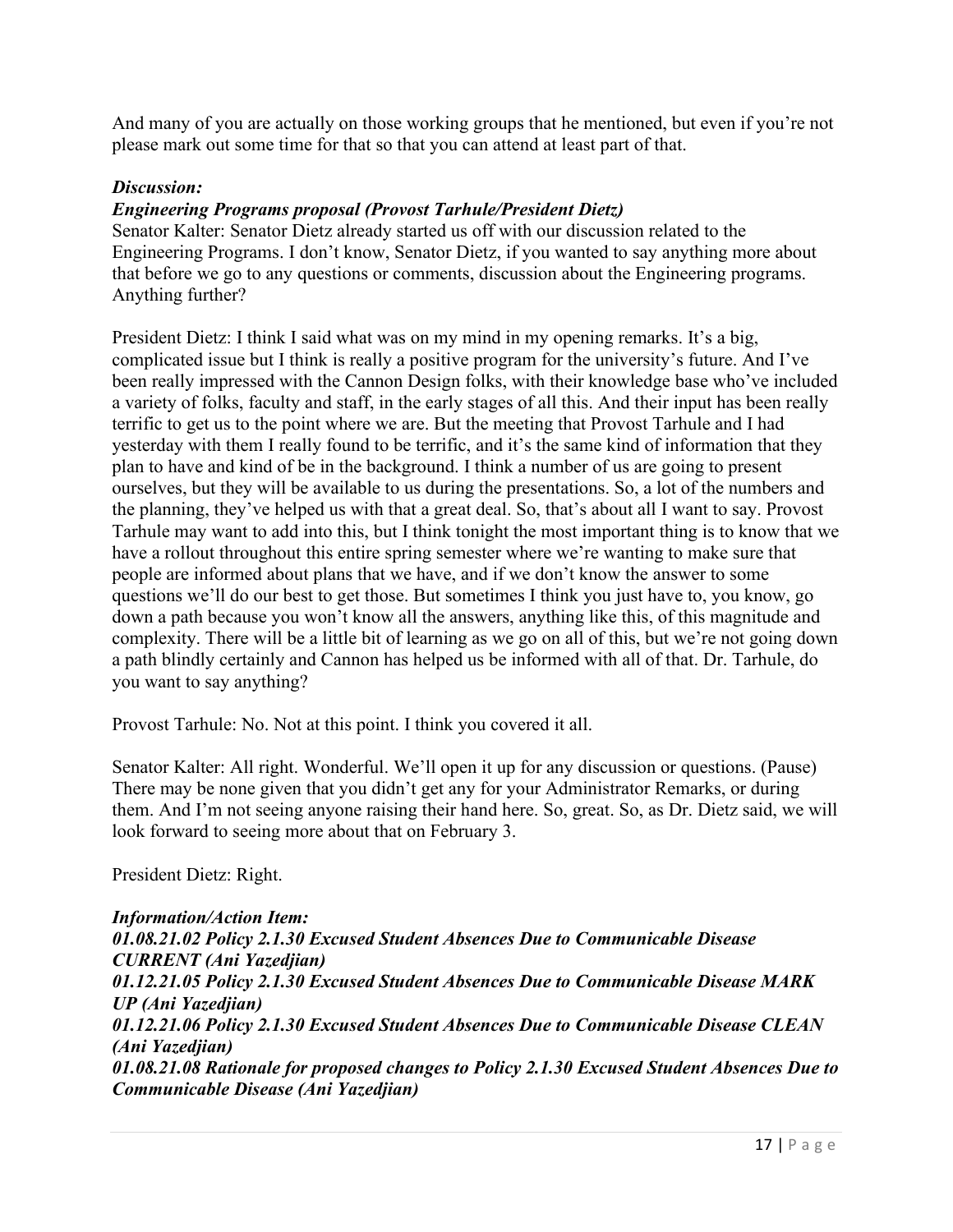Senator Kalter: And we're going to move on now to our Information/Action item on the Excused Student Absences Due to Communicable Disease. I just wanted to say something about Dr. Tarhule's comment about Exec's role. We actually didn't do anything except advise the President that he should move ahead before we got to the Senate. We usually do not do that. We usually want him not to sign a change in policy until we've seen it, but given the timeliness of all of this, we felt that it basically needed immediate signature and implementation, because it was going to be retroactive anyway to the start of the semester, and we were meeting at 4:00 p.m. on that day. So, I'm going to hand the introduction of the rest of it to Associate Provost Ani Yazedjian for explanation, and I believe that Dean of Students John Davenport is also here to help her field some questions. So, let me go to Associate Provost Yazedjian.

Dr. Yazedjian: Great. Thank you, Chairperson Kalter. I'll keep this brief. I just want to say that we made these changes. It doesn't really change anything in the substance of the policy itself, but really more in terms of the processes, and that was in part due to our growing understanding of where students were getting tested for COVID, and how the McLean County Health Department was issuing notices. And so, it really was just tightening up and reflecting the current processes, and those were the changes that we made to the policy. And also bringing in line the practices that are used for other excused absences and other illnesses that student might experience. So, we provided the rationale in the document that everybody received but really we're just, we're moving the date, the five business days because we can't control when students are notified, and reflecting the process that was in place, actually, towards the end of last semester.

Senator Kalter: All right. Wonderful. And thank you, by the way, for writing up that very short rationale, that was helpful. Do we have any questions, comments, suggestions, or concerns about the changes?

Senator Nikolaou: Yeah. Just a tiny one. On the third paragraph we need to remove one of the "it." "…it is ultimately responsible."

Senator Kalter: Excellent.

Dr. Yazedjian: Great. Thank you.

Motion by Senator Nikolaou, seconded by Senator Cline, to move the Excused Student Absences Due to Communicable Disease policy from Information to Action. The motion was unanimously approved.

Motion by Senator Nikolaou, seconded by Senator Mainieri, to approve the changes to the Excused Student Absences Due to Communicable Disease policy. The motion was unanimously approved.

*Action Item: (Tabled) 12.10.20.10 Policy 4.1.3 Textbooks CURRENT Copy (Academic Affairs Committee) 12.10.20.11 Policy 4.1.3 Textbooks MARK UP (Academic Affairs Committee) 12.10.20.12 Policy 4.1.3 Textbooks CLEAN Copy (Academic Affairs Committee)*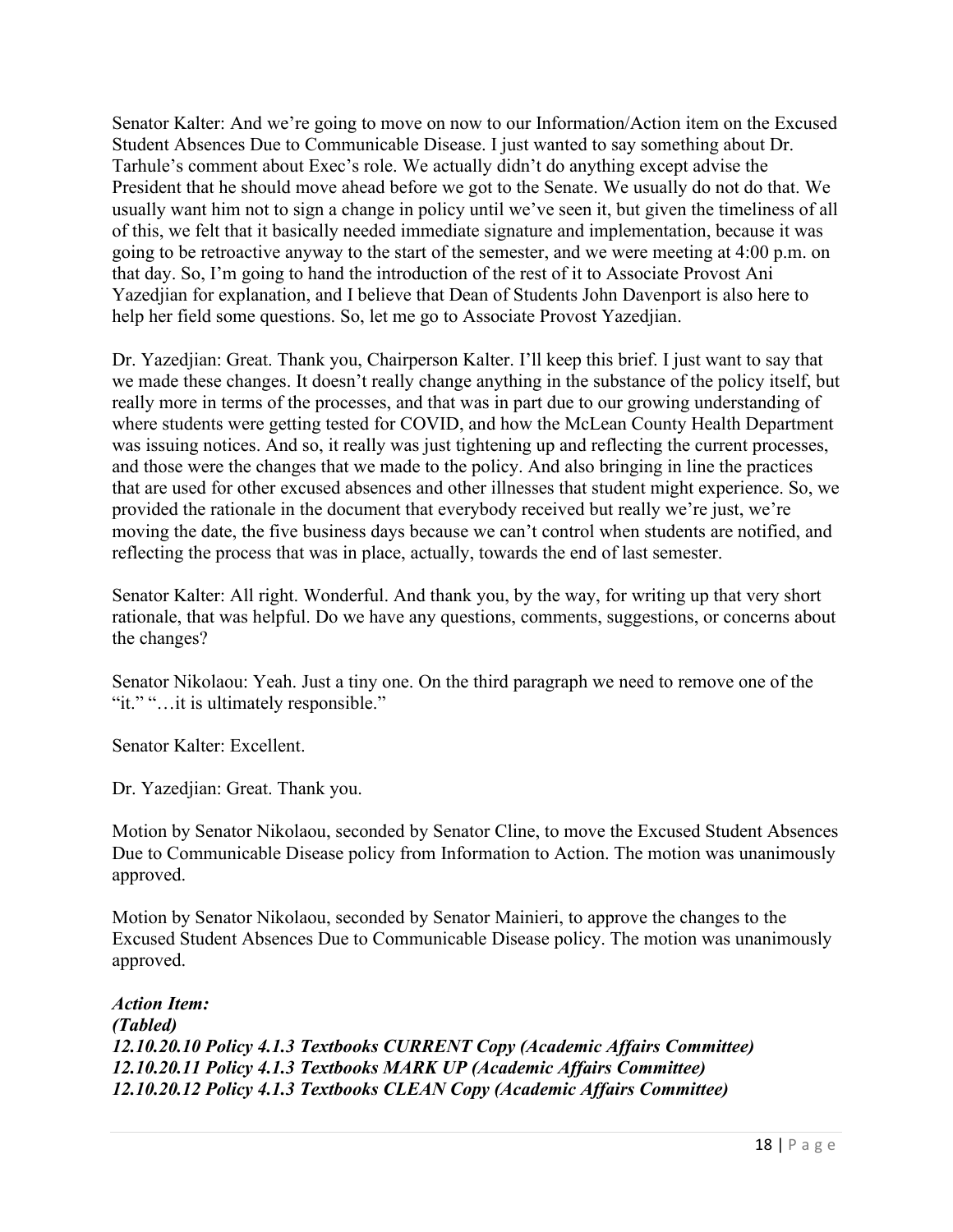Senator Kalter: I'm going to hand this one over to Senator Nikolaou for introduction. You might recall that this item was laid upon the table during debate the last time that we saw it. So, once Senator Nikolaou has introduced it, we're going to need a motion to take the item off the table.

Senator Nikolaou: Yeah. This is the policy we saw during our October 7 meeting as an action item. Just to give you a background of what happened, after a concern that was raised by Senator Johnson about the exclusivity wording regarding the textbook contracts under item 3, Senator Johnson, Senator Kalter, Dr. Danielle Miller-Schuster from the Division of Student Affairs, Associate University Counsel Alice Maginnis, and me, we met to discussed these concerns. So, based on that discussion, along with the feedback we got from the Academic Affairs Committee from last year (which is the committee that initially reviewed the Textbook policy), we came up with an alternative wording to elaborate on the actual intention of item 3. And there were actually three main points that came during all these discussions to address that one. On the one hand, the administrations should have flexibility when entering conduct regarding textbooks, at the same time student would be able to purchase textbooks from any vendors of their choice, and also that faculty should be able to adopt textbooks that meet their course objective, and that they should be able to discuss about different textbook availability with their own students. So, this resulted in the revised language you see under item 3 in the updated Textbook policy. So, we ran it with Senator Johnson and the Office of the Provost to review it, and we got word that they were fine with the updated language. We ran it through Legal and also it has been approved by the current Academic Affairs Committee, and that's why the Academic Affairs Committee would like to un-table it and eventually bring it forward for your approval.

Motion by Senator Nikolaou, on behalf of the Academic Affairs Committee, to take the Textbook policy off the table. The motion was unanimously approved.

Senator Kalter: Wonderful. The motion is off the table so now we are in debate on this action item. Do we have debate?

Senator Horst: I just want to applaud Senator Nikolaou's work on this. We worked a lot on it last year and it seemed like it was a very complicated issue and I want to congratulate him and all the other people who, you know, solved this incredible puzzle. So, thank you.

Senator Kalter: Yes, I agree and concur with that, which is redundant of course. Let's see. Do we have any further debate? (Pause) All right. We're going back to the shared screen for the magic and wonders of Senator Horst.

The changes to the Textbook policy were unanimously approved.

Senator Kalter: Terrific. We are now going to move to our information item, now that Senator Horst has gotten a half of a breath in. We're going to turn it back over to her to introduce this one on behalf of Rules Committee.

## *Information Items: 12.10.20.13 Horst Email Reinstatement Committee Charge (Rules Committee)*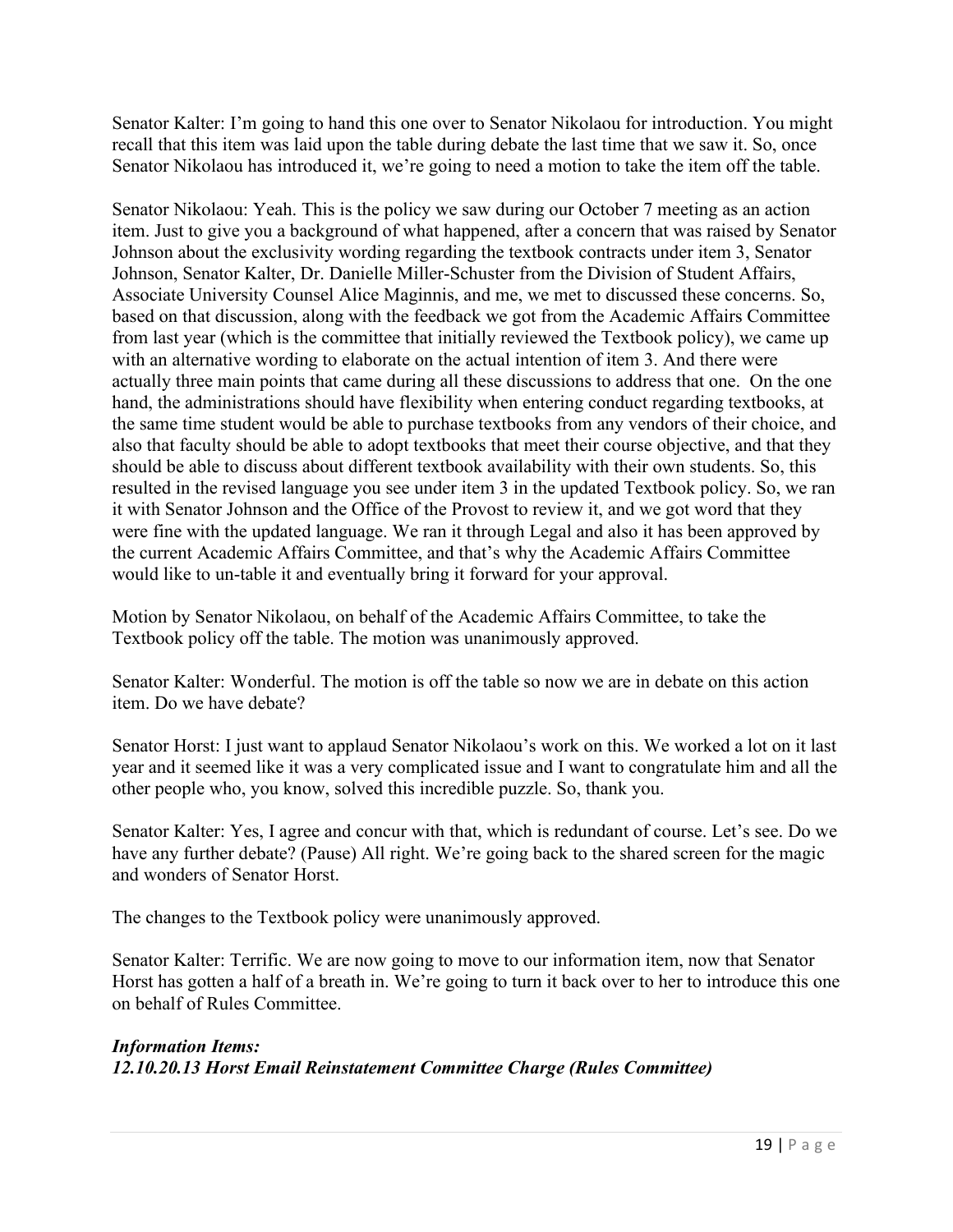#### *04.06.18.01 Email\_Student Representation on Reinstatement and LOA committees (Information Item 11/20/21)*

## *01.04.21.01 Reinstatement Committee charge Current (Rules Committee) 01.12.21.01 Reinstatement Committee charge mark up (Rules Committee) 01.12.21.02 REINSTATEMENT COMMITTEE CLEAN Copy (Rules Committee)*

Senator Horst: Okay. Yes. We are proposing changes to the Reinstatement Committee. This is a charge for the Reinstatement Committee that's contained in Appendix II of the Academic Senate Bylaws, it's informally known as the Blue Book. I'll go through the changes. We're changing the title of the chairperson. That's just a title change. We're adding Wonsook [Kim] to the description of the College of Fine Arts. I'm going to talk in more detail about the student voting change that we did not accept. Our fourth change is in the administrative representatives. The Associate Dean Office of Student Affairs is changed to Student Affairs designee just to make it a little bit more flexible. And we accepted the two additional ex-officio members. The reasoning was that admissions can be highly complex and to ensure that we're assisting students in graduation, it is essential to have more perspective, so we accepted that change. Another change is the members of the committee revised the functions and we accepted all of those revisions to the functions. The Reinstatement Committee is the originator of these revisions, so we reviewed their changes.

One proposal that they made that we did not accept, the proposal came from Jonathan Rosenthal who was a part of the Provost staff a while ago, and they suggested.... They said they supported and encouraged student participation on committees but due to the peer involvement in this committee they found problematic. They said that the nature and timing of its work—the Reinstatement Committee meets during winter and spring breaks and that can be difficult for students. And also, there's confidential information including documents related to how… The Rules Committee considered this, we did some research and we found out that students have been part of this committee since it was expanded in 1969; so, they have been on this committee for 51 years. And I don't believe, there's been numerous reports in the annual reports of this committee, that there's been trouble.

Also, there's other committees such as the University Hearing Panel and the Appeals Board that contain students, faculty, and administrators and they also deal with sensitive confidential information. So, we didn't understand the rationale how one of these committees would not be able to have students and the other ones would. I would suggest that if there is a problem with some confidentiality, perhaps that could be addressed in training. And the other thing I would say is that now that there is Zoom and Zoom meetings, perhaps this problem with the breaks and students not being able to meet some hearings, perhaps that could be solved in another way with a virtual attendance. But we did not accept the deletion of the three student members on this committee.

Senator Kalter: All right. Thank you, Senator Horst. And before I open it up, I'll just say also that I asked Ms. Hazelrigg to check about our student recusal policies, or procedures I should say, just to find out whether there are similar ones for students as there are for faculty and staff, where if you know somebody, you would have to recuse. And so that's also another way that we're thinking that this could be handled, so that students who know each other do not sit on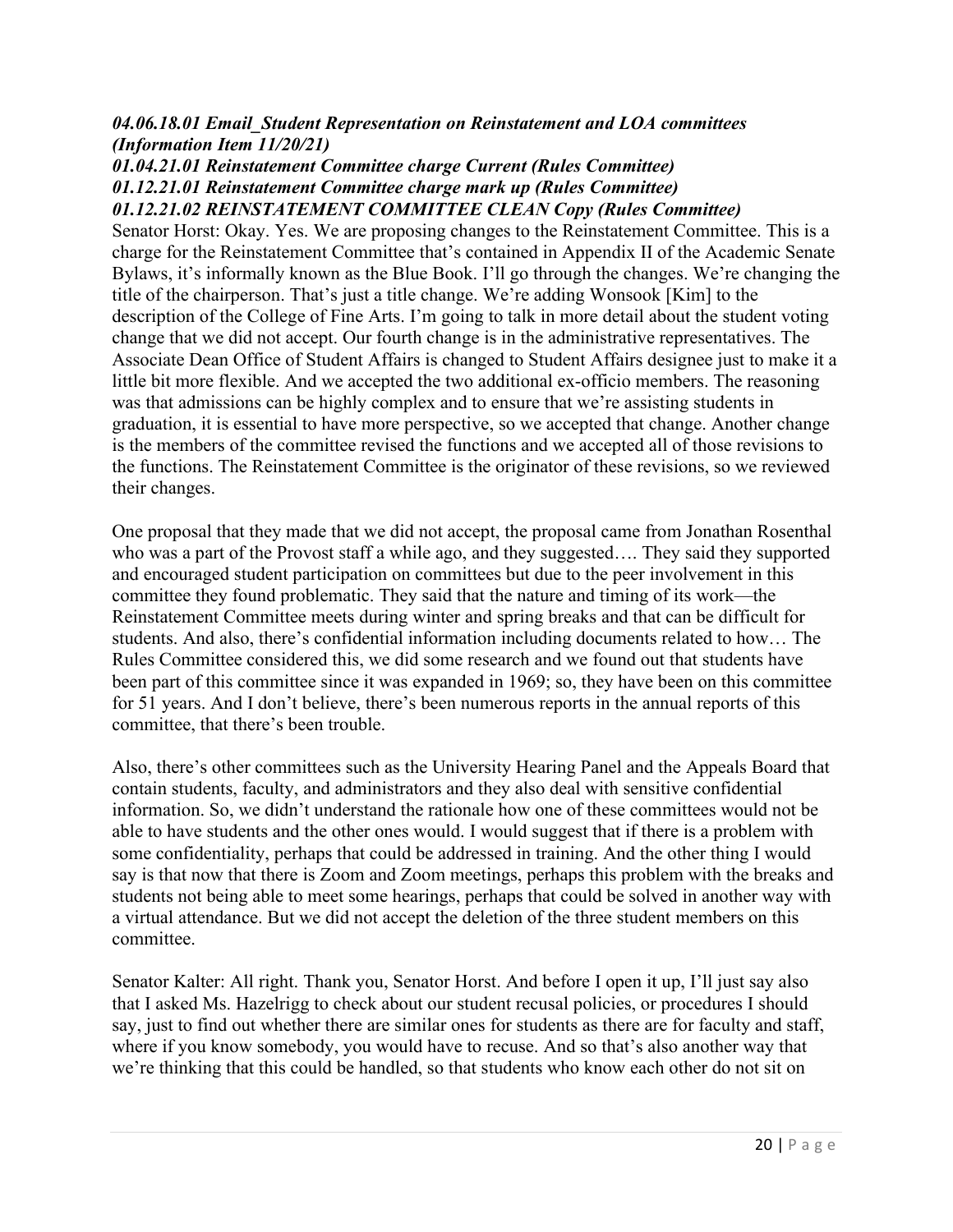each other's cases. So, do we have any questions, comments, suggestions, concerns? This is in information stage right now. So, the stage where we help the committee revise it.

Senator Nikolaou: I just wanted to say that I concur with the Rules Committee's decision to keep the student in the committee since it has been working for so long. And a questions/suggestion that it might not be only for this Blue Book revisions is whether the committee might want to consider expanding the students from not only the SGA but also from the Graduate Student Association if one of their main concerns is that, well, I may have one of my classmates in my case. It's going to be less likely that a graduate student is going to be their classmate. Obviously, if you are reviewing a graduate student case, then there may be the undergraduate students. So, that was one, if the Reinstatement Committee, they even considered to expand the group of their student to graduates.

Senator Horst: Thank you for that suggestion. And we did not consider it. And I'm sort of requesting that Student Government Association could have a general discussion about placing students on all of our committees and develop some sort of plan as to how to incorporate graduate students. And I think once we get their feedback, we could potentially address the membership in a lot of different external committees.

Senator Kalter: Wonderful. Do we have any further questions, comments, suggestions? (Pause) All right. I see none. And so, we're going to see this one again in about two weeks.

#### *Advisory Item:*

## *11.24.20.10 Bonneville email Sick Leave policy (Janice Bonneville) 11.24.20.11 From Janice Bonneville: Policy 3.2.7\_Sick Leave current policy (Janice Bonneville)*

## *11.24.20.12 Policy 3.2.7 Sick Leave\_Mark Up (Janice Bonneville) 11.24.20.13 Policy 3.2.7 Sick Leave\_Clean Copy (Janice Bonneville)*

Senator Kalter: And we now move on to an Advisory Item for the Senate. So, in the fall semester, our Human Resources Director Janice Bonneville notified me that Human Resources would like to make changes to the Sick Leave policy. So, the Executive Committee has determined that the Sick Leave policy is not in the academic area broadly conceived, as per our policy on the Creation of Academic Policy. Therefore, someone would need to make an argument to Exec or to Senate as a whole that the Senate should review changes. But without that kind of an argument, we do not route this one or most other HR policies out to committee. But we have thought that because we have both AP and Civil Service reps on the Senate as well as faculty and students, we think it's advisable that when substantive changes are made to these policies or even if they're substantial changes even if they're not substantive that because they affect all employees the HR Director should present those change to the full Senate and receive constructive input. So, let me hand it over to Ms. Bonneville to walk us through those changes.

Ms. Bonneville: Good Evening. Thank you, Senator Kalter. As Senator Kalter indicated, we made some changes to the Sick Leave policy. Many of them are not substantive in nature, they are kind of a restructuring of the policy. We thought to make it flow a little bit easier. Make it a little bit more understandable for individuals. I did a brief summary that I believe all of you have in your packets. We did not modify eligibility; we just clarified information.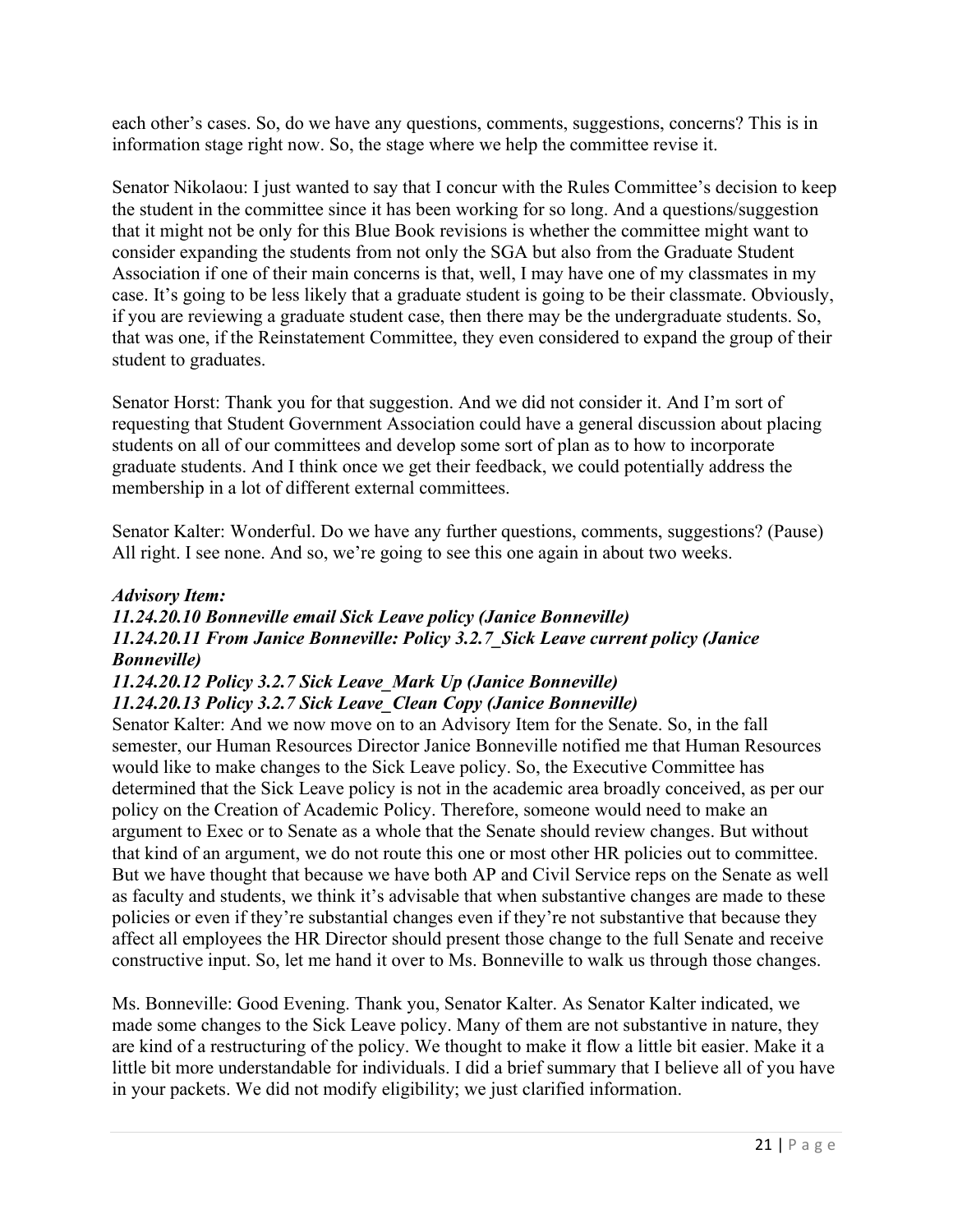We did modify the extended sick leave portion in two ways. First of all, we clarified that for someone to be able to access extended sick leave benefits during a fiscal year, they would have to actually have payable time during that fiscal year. So, someone could not continue to be off of work through an entire fiscal year and have access to new extended leave benefits. Remember that's a benefit that resets every single year for individuals who are in a payable status. The other thing we did is earlier last year we implemented a Parental Leave policy. So, the changes to the Sick Leave policy simply connect to the Parental Leave policy to make it clear that individuals can use the extended sick leave under a parental leave type situation. So, this came up extensively… we actually brought Parental Leave, I know the Senate approved the Parental Leave policy. This came up extensively, especially in the case of the parent who didn't have the child, so the partner or the non-birth parent who maybe doesn't have a lot of time. Or under the current policy, the extended sick leave is only for your own medical condition, but the non-birth parent doesn't have a medical condition at the time of the leave. So, this gives them (our faculty and staff) more access to time away from work than they would ordinarily have. The extended sick leave is that additional 20 days of leave that's paid without the individual having to use their own benefit time.

The other changes are with respect to our return to work section. One is the clarification that if anyone is hospitalized for any reason, regardless of duration, they are required to bring a return to work slip into HR so they can be returned. That is a safety function for our office for the employee to make sure that there's nothing about the hospitalization that would impact the ability of the employee to return to work, or if the employee has restrictions to make sure that the department is aware of those restrictions and that HR has indicated that the employee can't be returned if the department can't meet those restrictions put in place for the employee. And the other piece is simply administrative to say that if we do have a return to work slip it's always best for the employee to reach out to our office and make an appointment with their counselor. That way we know that someone is available there because only the benefits counselors can write the return to work slips. That is a privacy issue for our employees. We want to make sure that the least number of employees are involved in any kind of a medical situation with an employee, to make sure that they know exactly how that information gets handled and then moves through the process properly.

So, those are the changes. Again, really not a lot of substantive, just some clean up and some clarification, and also, as I said, the big piece was making sure we tied the Parental Leave policy into our Sick Leave policy.

Senator Kalter: All right. Wonderful. Let me ask if anybody has any questions, comments, concerns, any suggestions?

Senator Hollywood: For the extended leave where it has to do with the partner who did not actually have the child, how does that extend if the child is adopted? Or does it extend?

Ms. Bonneville: Yes. The Parental Leave policy covers adopted children, foster children. So, the Parental Leave policy is very broad, so that extended leave would apply to anyone under the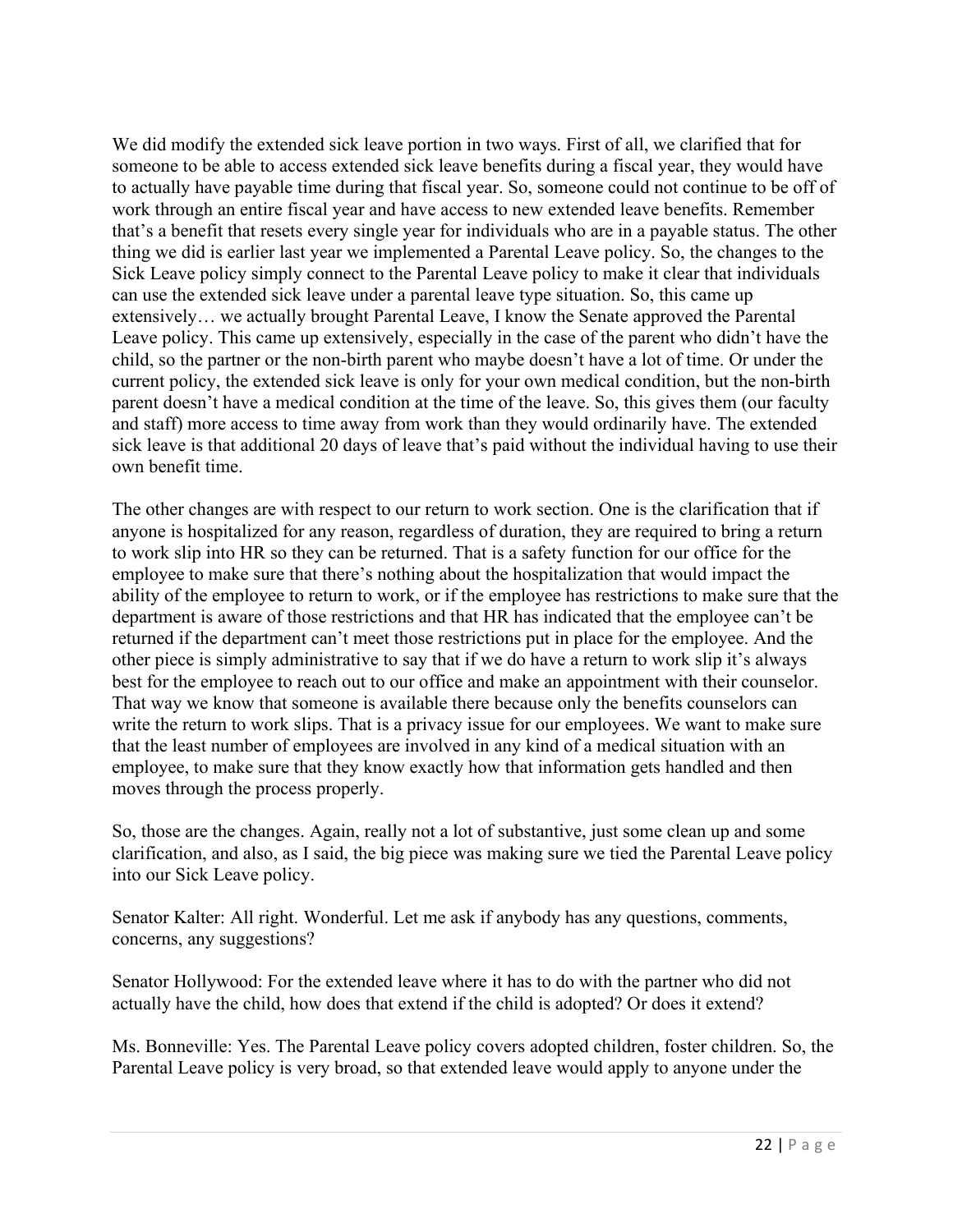Parental Leave policy. It was originally thought of as the non-childbearing partner, but we extended that thorough the Parental Leave policy last year. And this is just a clarification.

Senator Hollywood: If I could follow-up with just one more question.

Ms. Bonneville: Sure.

Senator Hollywood: For the non-tenure tracks who do not regularly, because there is a provision in there that says that if you do not have two semesters back to back that are at 100% you don't qualify. So, for example, I regularly have fall at 100% and spring at 75%. So, if you don't qualify, you don't receive any of that leave for adopted children or anything like that?

Ms. Bonneville: Well, no. You don't qualify for accumulative sick leave. That doesn't mean that you don't qualify for extended sick.

Senator Hollywood: Okay.

Ms. Bonneville: So, two very different things. So, for NTTs, until an NTT reaches status, their personal earned sick leave gets zeroed out every year. But every employee on campus has access to 150 hours of extended sick leave every year.

Senator Hollywood: Okay. Thank you very much.

Ms. Bonneville: You bet.

Senator Kalter: All right. Do we have any further questions, comments, or suggestions?

Senator Nikolaou: Just a clarifying question for the notification part. Is it always the employee who needs to notify Human Resources? So, can it be, for example, my emergency contact? So, should it be like the employee or designee or something like that? Because I'm thinking, let's say I was in a car accident and I'm in a coma. I will not be able to notify you in any way.

Ms. Bonneville: It can be your emergency contact. We'll ask for some additional documentation to show that that person has the authority to speak on your behalf, but yes. If something happens and the employee is incapacitated and can't contact our office on their own, then yes, they can have someone speak for them to help our office help them move through the necessary paperwork. Absolutely.

Senator Kalter: All right. Do we have any further questions, comments, or suggestions? (Pause) I just have one thing to observe. I'm not sure whether this as a substantive change or just a clarification to the eligibility based on the union contract, but it looked like some of the nontenure tracks had been eligible and are no longer, in the eligibility part. But I just wanted to clarify that, whether that was just wrong in the old policy, if it was a change, or if I'm just reading it incorrectly.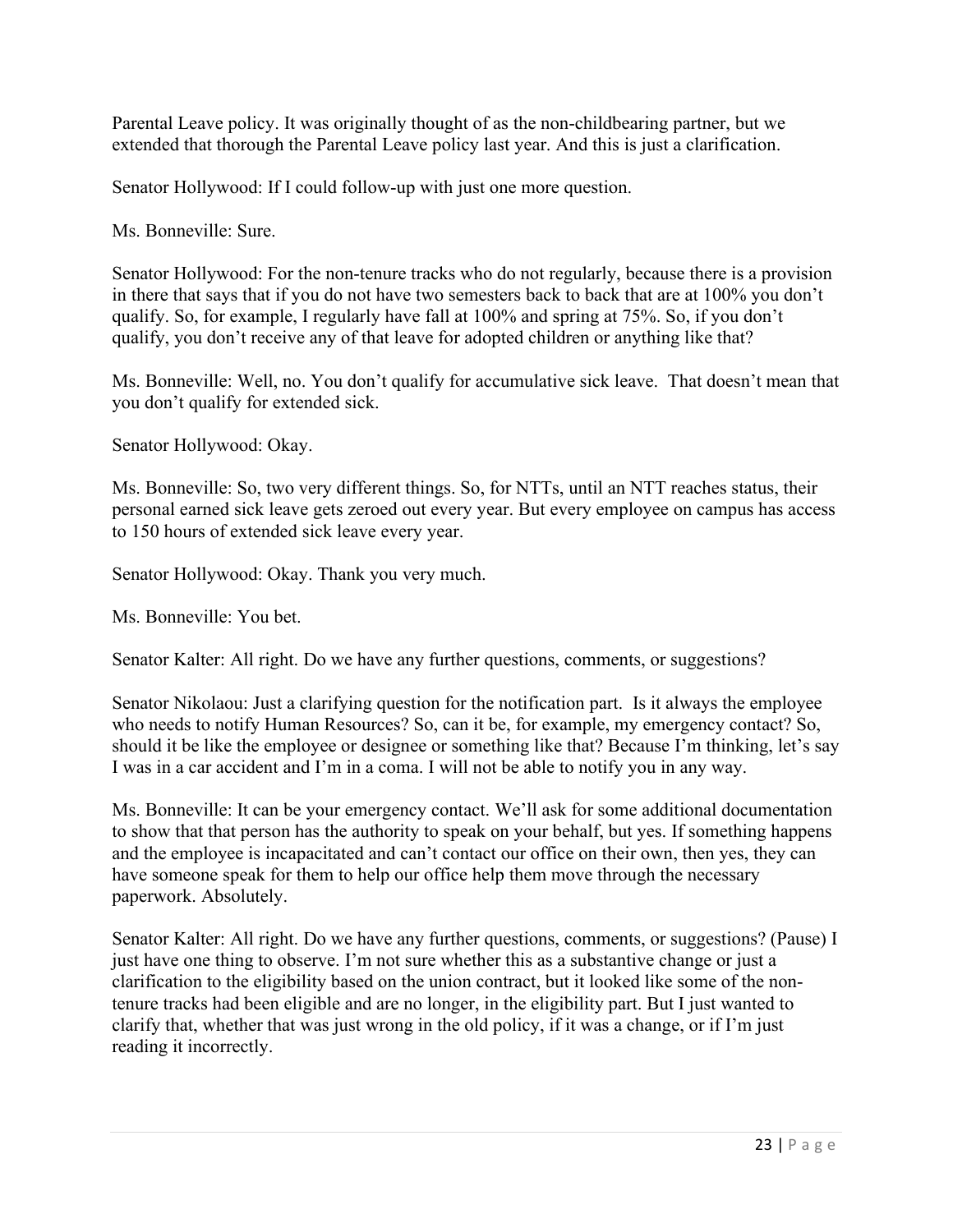Ms. Bonneville: We did not make any changes to the eligibility. It's always been based upon NTT status. I have on my screen (although you can't see it, and I'm not sure that I can share my screen, nope) but there's actually a chart on the HR page that's been out there for a number of years that breaks down by a grid who is eligible for what kind of leave. That chart has not changed, and that chart is reflective in this… that chart is a result of this policy.

Senator Kalter: Okay. Great. It may just be that the markup was confusing, and so I somehow was reading that in one way and it actually meant it in a different way. So, thanks for clarifying that.

Ms. Bonneville: Yes ma'am.

Senator Kalter: Any other questions, comments, etc.? (Pause) All Right. Seeing none. I'm actually going to ask all of our committee chairs in the interest of time if you could just email your Committee Reports to us so that we can go to the short presentation about the snow and ice removal.

## *Academic Affairs Committee: Senator Nikolaou*

[Senator Nikolaou: The Academic Affairs Committee met on January 20, 2021 and we discussed the proposed changes in the Course Material Fees as well as the annual reports for some of the external committees reporting to the Academic Affairs Committee.]

## *Administrative Affairs and Budget Committee: Senator Marx*

[Senator Marx: The AABC did meet tonight and spent most of the meeting discussing changes to the Sound Amplification policy to address the concerns by Senators on the Senate floor that resulted in a tabling of the policy. The next step will be discussing some new language with legal counsel Wendy Smith before sending the revised policy back to Senate Exec]

## *Faculty Affairs Committee: Senator Hollywood*

[Senator Hollywood: The FAC finalized the policy portion of the 1.8 Integrity documents (I, II, and III) and voted to send it to Exec Committee for the February 3rd meeting. We spent the remainder of the time discussing changes to the procedural portion of 1.8 Integrity.]

## *Planning and Finance Committee: Senator Avogo*

[Senator Avogo: We had a very informative meeting today with the Dean of the Mennonite College of Nursing (Dr. Judy Neubrander) to continue to probe our priority on how to increase the quality of online course offerings at ISU. As you may know, the College of Nursing has been offering online courses for a long time now and their experiences are directly relevant to our post pandemic planning in online learning. We are already seeing some common themes emerging from our previous meeting with the CTLT and today's meeting- e.g. faculty training on how to properly teach online, student motivation and engagement, strategies for increasing enrollment, content area instructional designers etc.

We have 2 or 3 more campus stakeholder's meetings remaining and we hope to compile our report thereafter.]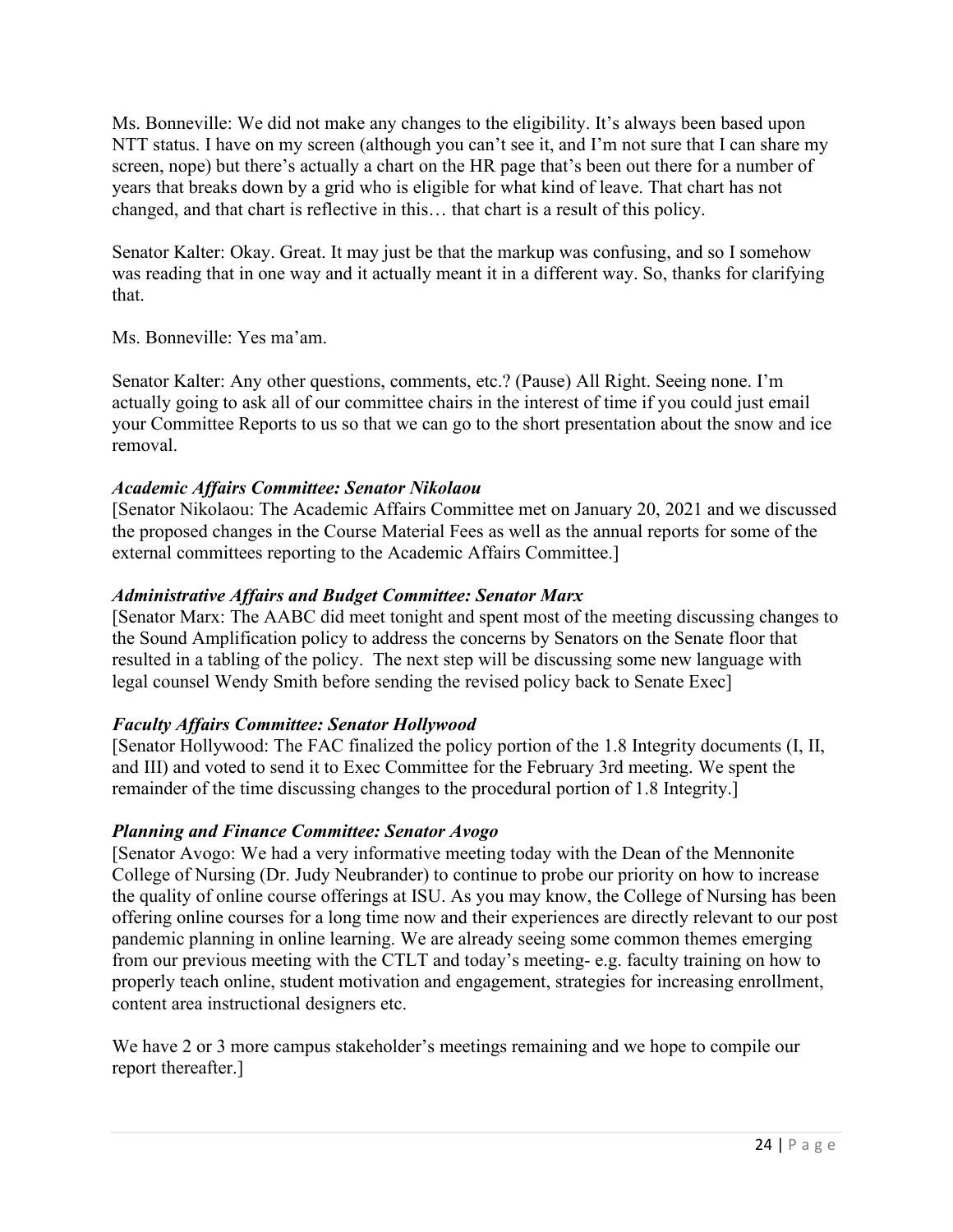## *Rules Committee: Senator Horst*

[Senator Horst: The Rules committee met on January 20th. We reviewed and passed the CAS bylaws and the Council for General Education Bluebook charge. We began discussions regarding the Academic Planning Committee Bluebook charge.]

## *Short Presentation: Campus snow and ice removal procedures for Spring (Kristie Toohill, Mike Gebeke, and Nick Stoff)*

Senator Kalter: So, despite the fact that the pandemic is likely decreasing parking and pedestrian traffic pretty dramatically, we thought it advisable when Senator Stephens asked to give him time for the annual short presentation about this. We have Associate Vice President for Facilities Management Mike Gebeke, Director of Facilities Management Kristie Toohill, and the Director of Parking and Transportation Nick Stoff. And I have advised Senator Stephens that he and his staff, and Senator Johnson's staff are in a competition for the best virtual backgrounds and other enhancing uses of technology. Other teams are welcome to enter the competition. Take it away Mr. Gebeke.

Ms. Toohill: This is Kristie Toohill, and I actually have a presentation. I don't know if I can go ahead and share.

Senator Kalter: I think we can have Ms. Hazelrigg allow you to share.

Ms. Toohill: Okay. So, we will jump right in here and keep things moving. Thank you for the opportunity to come and speak. And I want to just jump in and let you know a little bit about what we're doing for winter operations. Quick outline, again this is just a few minutes to go through our grounds team, what we do for our readiness, the weather network that we work through, some guides that we have, our snow routes, and also some communication and support.

We have 19 full time employees ready to serve you this winter. We also have an assistant superintendent and a foreman that are also out there making sure the campus is clear and ready for everybody. Our team has worked together, and they plan ahead for the events as best they can, but as you know sometimes that doesn't always work. So, we have a process where we call "all call" and our team knows that when they leave they may get the call at any hour, and often we report about 3:00 a.m. to start clearing campus, to start getting everything ready for everybody.

We prepare our vehicles and equipment right away before winter begins, so we're ready. You never know when that first one's going to come. We prepare the plows on the front of the trucks and the tractors. We have a grounds equipment mechanic that takes care of everything. He is here during the event, so that anything goes wrong with our equipment we can repair and keep moving as quickly as possible. We have additional mechanics that are on Nick's staff that are also available to jump in if needed based on what's happening.

Our products and materials, all the rock salt was purchased and here on campus. So, there's no worry. We have everything here that we would need for this winter. We have two practices, kind of, that we do. We have the… we treat our salt (which is in that top picture) and it kind of shows we have this salt, we go through our mixer, we add an additive, and then we can store it here on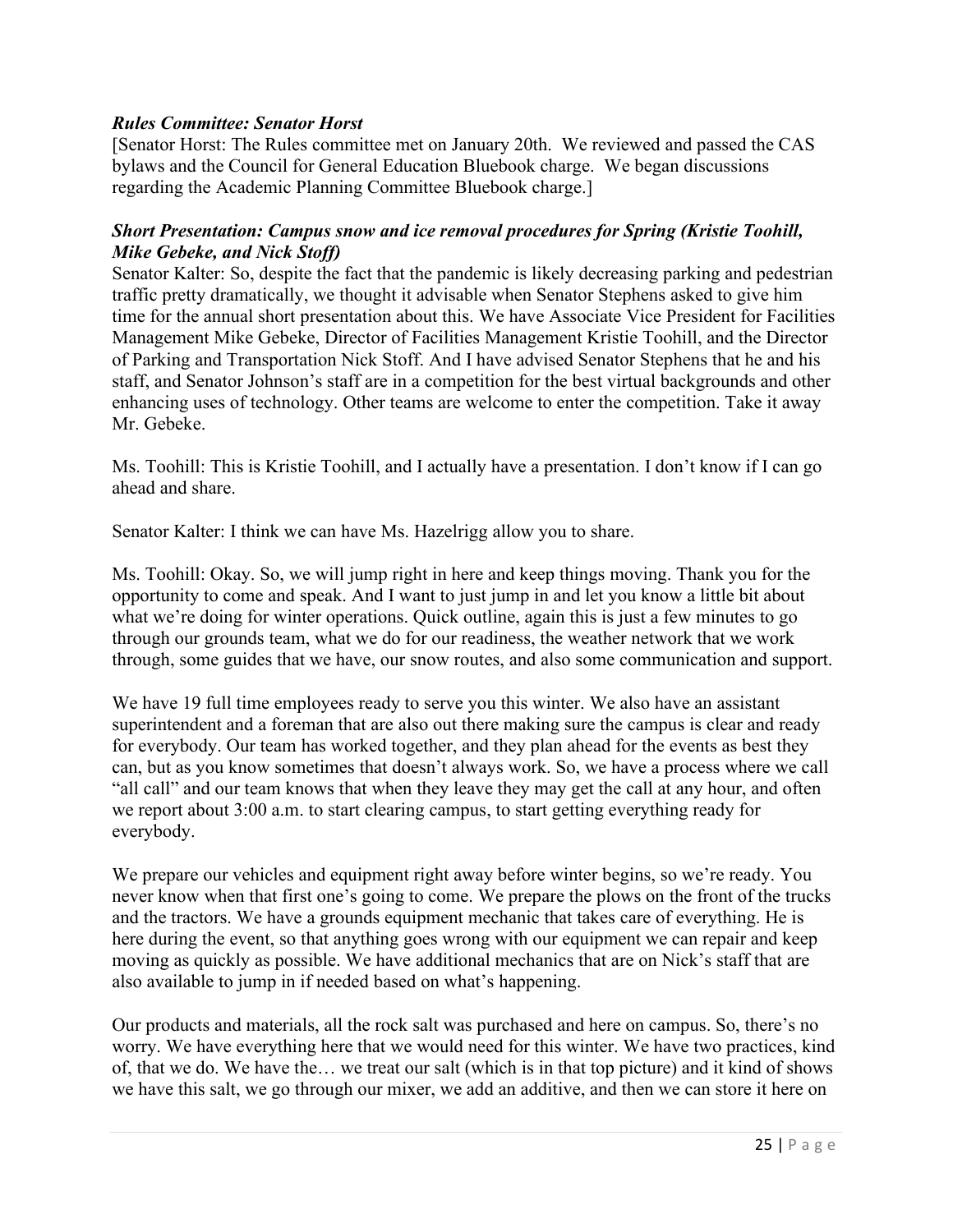campus. We can store about 380-400 tons of that salt. The bottom picture kind of shows the brine that we have. So, this was kind of an exciting thing, our team came together and came up with this process, research a little bit and created it, and it's a salt brine process. So, we received an award for this as well through our international organization APA for affective and innovative practices. So, we're really proud of that. But you can kind of see down here on the bottom picture, the bottom by the bumper is kind of where it's spraying out. So, we go through our process where they take that same salt, they mix it together with some water, it goes into some bins that we have back here in the back, and we're prepared and ready for when it comes. So, you will see us out in the trucks like this and the tractors, putting that down on the ground, as long as it's not raining because otherwise it will wash away, but that's kind of a pretreatment that we do so that when the ice or snow hits it will melt away. So, we've been really happy with that process.

We definitely have a weather network that we have. We definitely partner with Emergency Management on this. Our grounds superintendent and foreman also have a lot of contacts, and so they reach out to two to four different areas checking the different networks, what's going on, what's coming, kind of work together to find out what our response should be. So, we're thinking about who's on campus at this moment. So, depending on when that's coming, who's here, where are they at, is what we're looking at. Time of day. Day of week. All those kinds of things go into our thought process. And then any events that might be going on on-campus. So, if there's a game at Redbird Arena, then we would definitely make sure we had people there as people come out. If there's a concert going on over in Fine Arts, we're going to go and take care of that area too. So, that's our process for preparing.

We also, as I'm sure many of you do, have several procedural guides that we have in place. So, our group is very aware, we have maps for all of our pieces of equipment. The one up here is our gator map. So, it kind of shows based on the locations where they're going to go. It's color coded by person. So, when we all arrive here all at the same time at 3:00 or 4:00 a.m. to start clearing campus, there's a plan, everyone knows their part and they go take care of it. So, we also have maps for the small equipment, like the little tractors and the gators. And also, a different map too for the large equipment, and you'd see them, you know going through the parking lots, some parking garages, taking care of it that way. We also have a snow procedures guide that we review and update annually together as a team as well.

Priorities, when we're looking at our snow and ice route (the maps that we have) we definitely want to first hit all the accessible areas. So, in the parking lots, the pads on the way, the ramps; that's definitely a priority. We partner with Student Access and Accommodation Services as well as the Office of Equal Opportunity and Access, and we check in with them each year and just find out, hey, anything new we need to know. Talk back and forth to make sure we're on the same page. If anything comes up during the year, they reach out to us as well. Hey, there's this sidewalk on the way into this building needs fixed, can we take care of that. So, that's part of our process and we definitely try to get those done before winter, because if there's a problem prior to winter there'll probably be a bigger problem in the middle of winter. So, we try to take care of that. Other priorities for us, again, when that group gets here and they've got that map that they're going to respond to, our hope is that as you pull in you can park in the parking lot you're usually at, a clear path all the way… the sidewalk to your building. And our first goal is one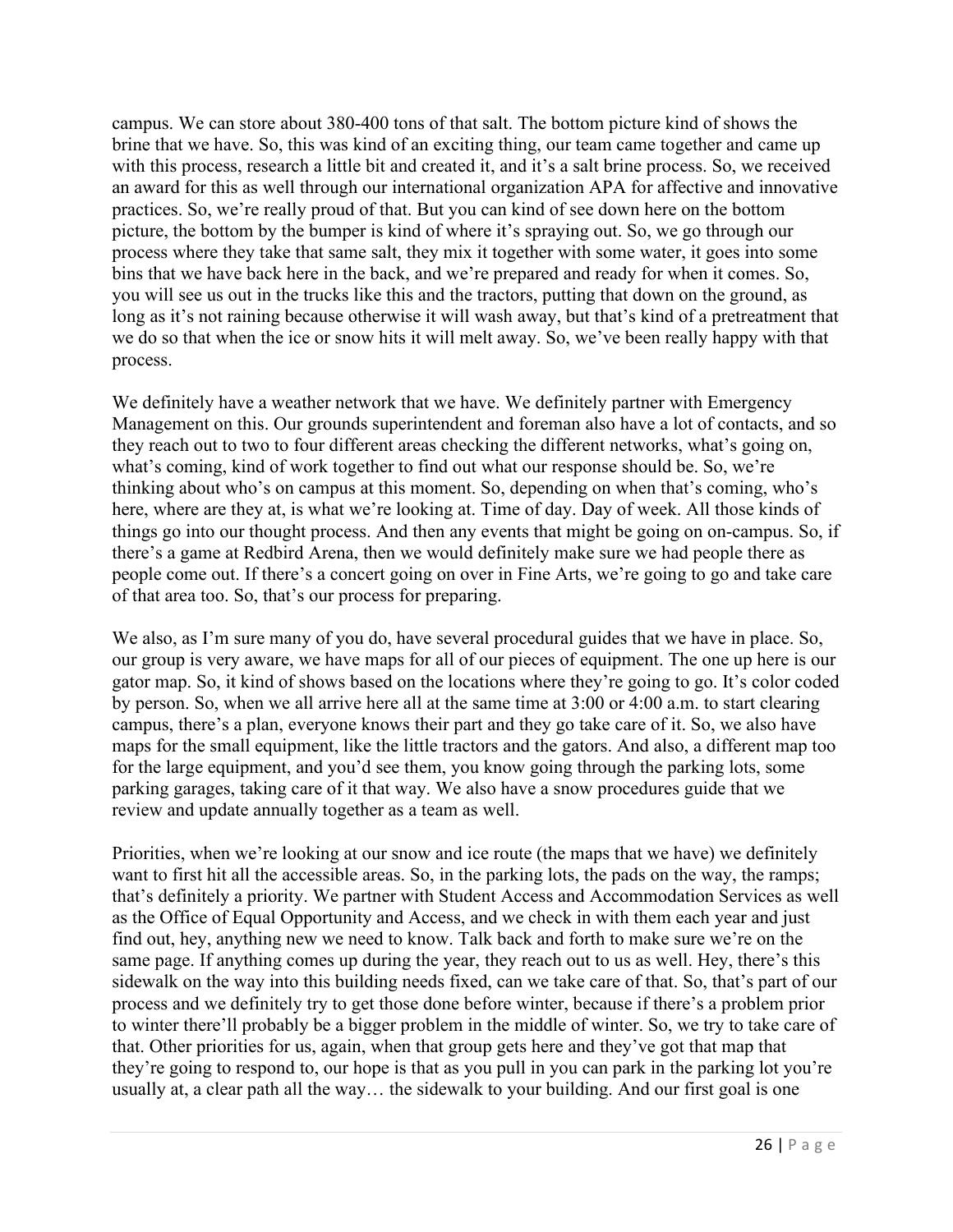main building entrance to each space, that's our first path. Then we'll keep going after we get that done, but we want to make sure that we get one entrance to all of the buildings. And again, another priority is any events that might be occurring on campus. So, we partner with the different areas, PD and the different areas to make sure we know where everybody is, to make sure it's cleared.

And again, the Emergency Management and PD are two areas that we work with quite closely. And one of the things is communication is very important, and students in the campus community, I think, already go to the police departments social media and so I think that's been kind of a great way to… they put little notes out and little tips out, you know, it's icy out there be careful, things like that just to kind of let the students know as a reminder, and campus too. I go on there to be extra cautious and so we think that's a good partnership is there as well.

And then we wanted to make sure that you knew that we do have support from a contractor. So, if ever needed, if we've got a significant amount of snow fall has come through, we have the ability to reach out to a contractor to help us. Again, that would be in kind of an extreme situation to some degree because we feel like without staff and the snow birds (we call the extra help that we have that basically come in just to do snow when it's snowing out, they like that call at 3:00 a.m. to come help us out) we can usually take care of it. But if there's significant snowfall and it's really packing up in the parking lots they will come and help us move it. That was quick. I tried to be fast.

Senator Kalter: Thank you so much for that. Do we have questions or concerns? (Pause) So, I'm not seeing anybody's hand up. No questions? If you do think of questions afterwards Ms. Toohill what is your email? The best email to reach people at.

## Ms. Toohill: [klander@ilstu.edu](about:blank)

Senator Kalter: Terrific. So,  $\frac{klander(\hat{q}_j)1stu.edu.$  All right. We will move on then. Thank you very much.

## *Communications:*

## *Sense of the Senate Resolution (Susan Kalter and Dylan Toth)*

Senator Kalter: We're going to start Communications with a Sense of the Senate Resolution sponsored by myself and Senator Toth.

I started the meeting by saying that I and everyone in my extended family and friends are either disgusted and/or outraged at the insurrection.

I've woken up almost every day since the  $6<sup>th</sup>$  and often on days—weeks, months, or years before it—wondering if this is the same country I grew up in that gave me strong democratic and humanitarian values. I will also say that I was very proud watching democracy in action today and on the night of the  $6<sup>th</sup>$  and the early morning of the  $7<sup>th</sup>$  and that we need faith in it and each other and to hang onto such pride wherever we can find it. I hope that today will be the dawning of day again and that we will live in the daylight from now on, regardless of whether Democrats, Republicans, Independents, or others take on the weighty responsibility of duly elected President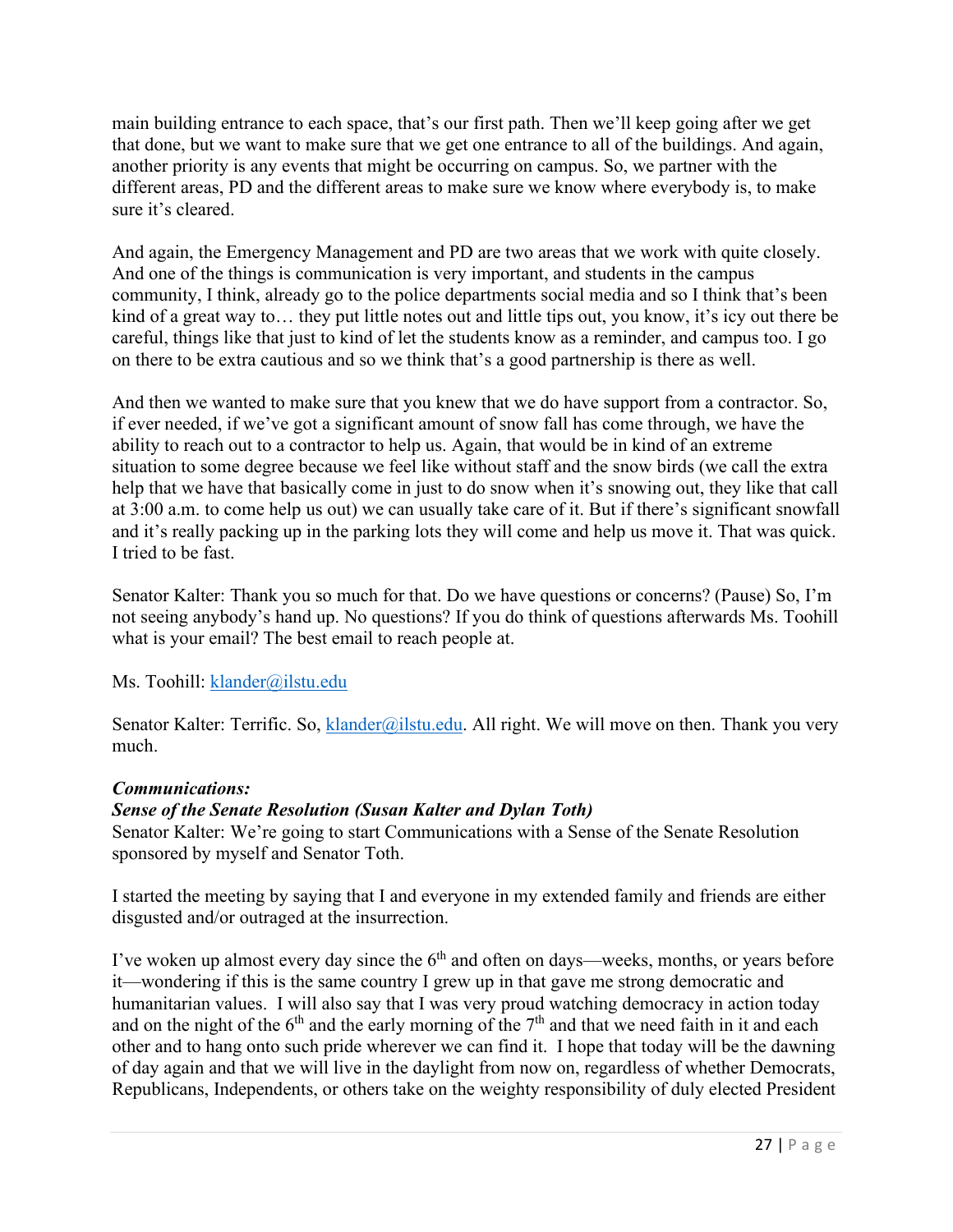of the United States. We all have had to live through presidents we didn't vote for or didn't think actually won the hanging chads or the electoral college or deserved the Supreme Court's stamp of legitimacy, and I for one have never voted for a president who lived up to my hopes. We get over it and move forward. That is maturity and grace.

I think that this resolution is both self-explanatory and non-partisan. I believe that as public intellectuals and students, we have a strong role to play in our democracy. Universities, faculties at universities, and students have both rights and responsibilities that they are expected to uphold with respect to academic freedom, for example, which is an extension of the First Amendment and promotes freedom of thought, idea, and debate in our country. I believe one of those responsibilities is taking a clear stand against unjust insurrection, particularly insurrection grounded in base and demagogic lies, and the acts of incitement of insurrection that we saw on the  $6<sup>th</sup>$ . And I hope that we would all agree that if these acts were being perpetrated by Democrats rather than Republicans, we would be equally outraged and non-complicit.

So, before I open things up for debate, I'm going to ask my co-sponsor Senator Toth if he wants to also introduce the resolution.

Senator Toth: Yes. I do have a few comments. Thank you for the time. In advance, please excuse the strongly worded remarks but I think it accurately reflects the emotion that many of us have felt in recent weeks. Since four years ago today, former President Donald Trump and his enablers have committed heinous acts during his term, thus, resulting in a familiar sadness rather than surprise following the events of January the 6th. They've blocked legislation that could have prevented the deaths of hundreds of my peers in school shootings. They've confirmed an accused sexual assailant to the Supreme Court after refusing a thorough investigation. They've commended white supremacists in Charlottesville after a young woman died at their fault. They've taken children from their parents near the U.S.-Mexican border after they sought protection in our country from the life-threatening conditions they face elsewhere. After all this and more, four years later, Donald Trump received millions more votes than he did in the election prior. These opinions are obviously my own and don't represent those of this entire body. However, a condemnation of a global leader who has repeatedly violated our institution's core values is long overdue. The attack on the Capitol, which is no less than an insurrection, is just one of many examples of a president inciting violence against those who disagree with him. With that being said, too many students and faculty we serve on this campus, in this community, haven't felt safe even in their own skin as a direct result of the actions of this administration in recent weeks. Unfortunately, that will not change just with the inauguration of a new president. The effects of this insurrection and these leaders' actions will be a stain on the very fabric of our society for years to come. When voting for this resolution, I implore you to not only consider the most recent incitement of violence, but all of those in the past, and those yet to come. Regardless of whether you support Donald Trump or not, the simple fact is that the actions of this former leader and the individuals named in the resolution thoroughly violate our university's core values plus the values of our community. I am always one to encourage positive discourse, but in this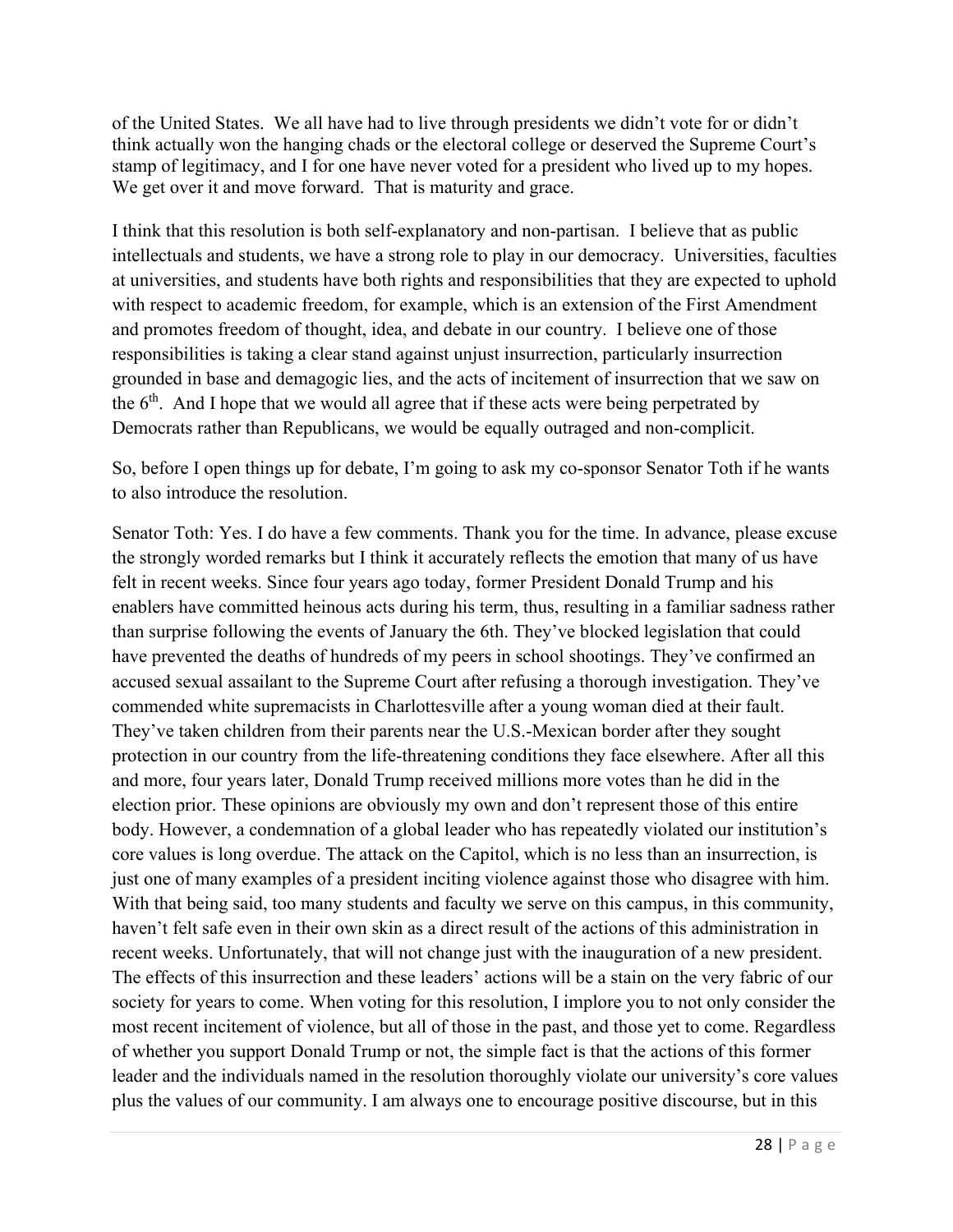instance, there is only one valid opinion. No one else in our community has the opportunity to go on record vowing to stand up for our democracy and against its oppressors. Any and all 'no' votes surrender your spot on the right side of history. Thank you.

Senator Kalter: Thank you, Senator Toth. Do we have further debate about the resolution? (Pause) All right. Seeing none.

The Sense of the Senate resolution was unanimously approved.

Senator Kalter: Wonderful. We will send that out to the community tomorrow.

## *WittKieffer Listening Session in preparation for the Presidential Search*

Senator Kalter: So, our next communication is that I was contacted on Tuesday the  $12<sup>th</sup>$  by Jay Groves who is assisting the Board of Trustees and the search firm for the Presidential Search. And the search firm is conducting a series of listening session with key constituents and since we are the principal governing body for Illinois State University with our powers delegated to us by the Board, they are making one of their stops here with us.

Just a note to everybody before we get started on that, we do not have a chat in this Zoom because we want these Senate meetings to be orderly as if they were in person, and we would not tolerate distracting side conversations in a Senate meeting, but we do want you if you have comments to send them to  $\overline{\text{acsenate}(a)}$  ilstu.edu for transmission to the search firm, whether you make them here in person on the Senate floor tonight or if you think about them later. And I have a feeling that the search firm may also have an email address where you could send them directly or you could convey them to the Board of Trustees at  $bot@i1stu.edu$ .

So, I was looking to see if the chairperson of our Board is here, I don't think that she is, so I'm going to hand this over to Dr. Zach Smith from WittKieffer (which is our search firm) to give us the parameters for this listening session, and to start listening.

Dr. Smith: Great. Thank you so much. We appreciate your time today. Let me just start by introducing myself briefly. I'm Zach Smith. I'm based in Irvine, California. And our firm WittKieffer is based in Chicago, so not too far from you. We primarily focus on executive search in higher education and healthcare. Those are our two primary areas that we focus probably 90% of our business at the moment. We also do a little bit in the life sciences as well, but those two areas make up the most of work. I have had a lot of experience working at your institution recently. I worked on your Provost search last year, and I think I saw Senator Cline present today. It was a pleasure to work with her on that search (Hi, Lea). And I also did recently work on the Athletics Directors search, and I don't believe Brent Beggs is on this call, but he was the chair of that search. So, it's a pleasure to get to know the campus. I have today with me a colleague and let me just see if we can unmute her for a second, Alejandra is with us. I don't see her on my screen, but I know she's here. Alejandra, do you just want to introduce yourself quickly.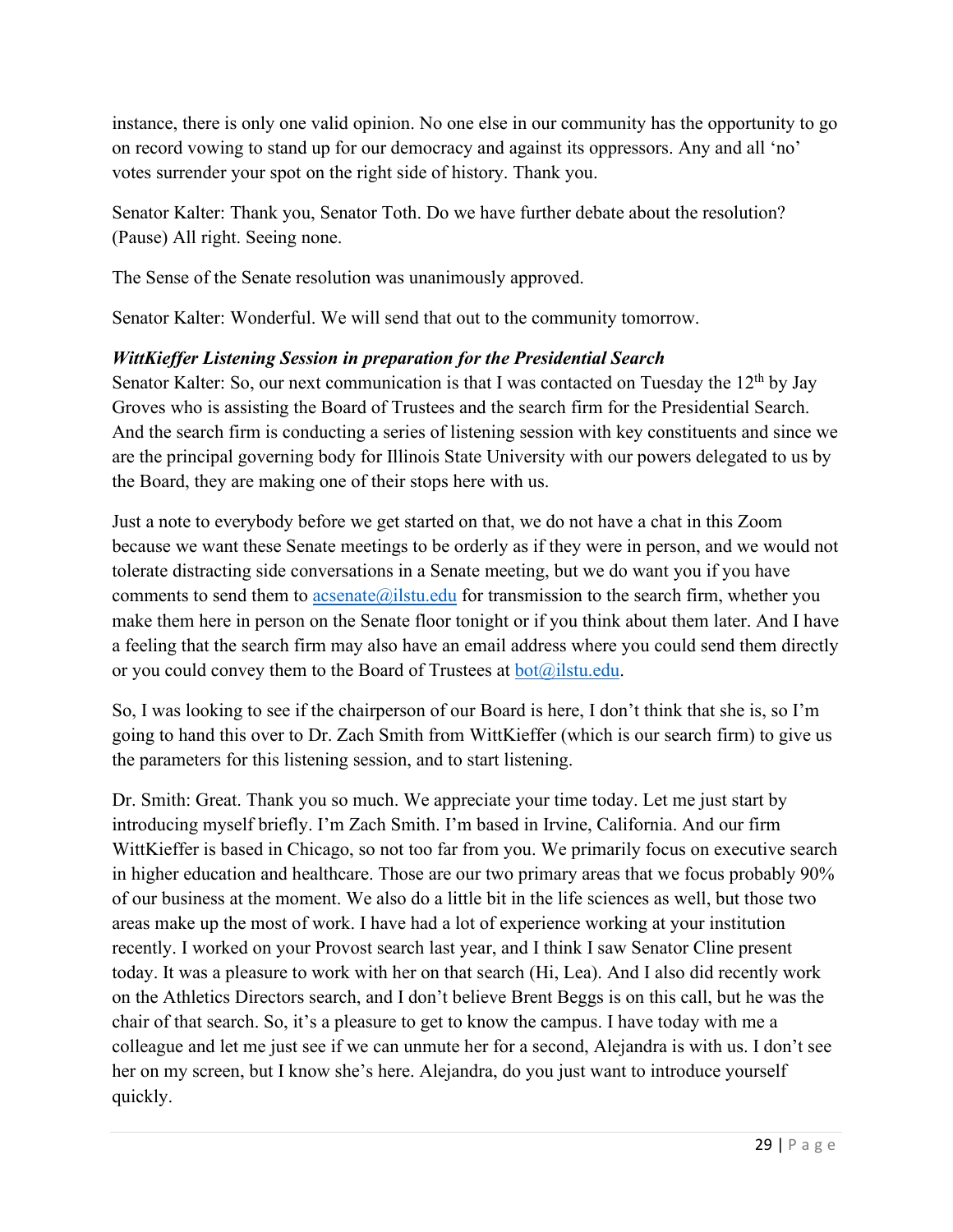Dr. Gillette-Teran: Hi there everyone. My name is Alejandra Gillette-Teran and I'm a Senior Associate at WittKieffer, and also had the pleasure of working with Zach and Lea and others on the Provost search, and I am based out of Los Angeles.

Dr. Smith: Thanks, Alejandra. So, Alejandra will work on this search with me as well as Jeff Compher, who is not with us tonight. But he worked with me on the Athletics Director search. So, you have three of us who have had a lot of experience at your campus and we look forward to working with your Board and the search committee on this upcoming important, probably one of the most important searches for your campus.

We wanted to get your feedback today and take some note on your feedback about what you hope we will recruit in your next president. So, a few big major themes that I wanted to just put on the table—I know it's getting late, I'm sure a lot of you are ready to head off to bed—but I'm hoping we can get a little bit of your feedback before you do so.

The first theme that we'd like to hear from you today is on the qualities and characteristics that you would hope that we identify in your next president. So, that pedigree, what are those skills, attributes, what's the knowledge that they bring into the role, experiences that they've had. What would you hope that we identify when it comes to those qualities and characteristics in your next president?

And then the other theme is when you think about the campus moving forward and the priorities of the campus, the agenda items, what do you hope that the next president will come in and really focus on? What are those main priorities? You have a wonderful campus, a great momentum over the last many years, and, like I said, we've gotten to know you pretty well but obviously no campus is perfect. Everybody has challenges that you're dealing with, we'd like to hear from you tonight about what you think some of those priorities should be when the next president comes in and assumes the position.

And then finally, anything that you would like to share with us about the campus, about the culture, anything that you… if you had the chance to sit down with candidates, what would you share with them about why they would want to come to Illinois State and assume the role? And then of course, anything that you think would be relevant and important for us to hear from tonight would also be helpful. I'm also happy to answer any questions you have. Again, I know we're at the tail end of your meeting, so happy to stay as long as you like, but also happy to make this as efficient as possible. So, let me just stop there and see if anyone has any comments, you'd like to… Oh, I see President Dietz with his hand up, do you want to…

Senator Kalter: I do. I was just going to call on him.

President Dietz: Thank you. I think in the interest of free-flowing discussion though one of the good things about the Academic Senate, I think we have good discussions all the time. But I want to make sure everyone feels comfortable and perhaps some more comfort would be added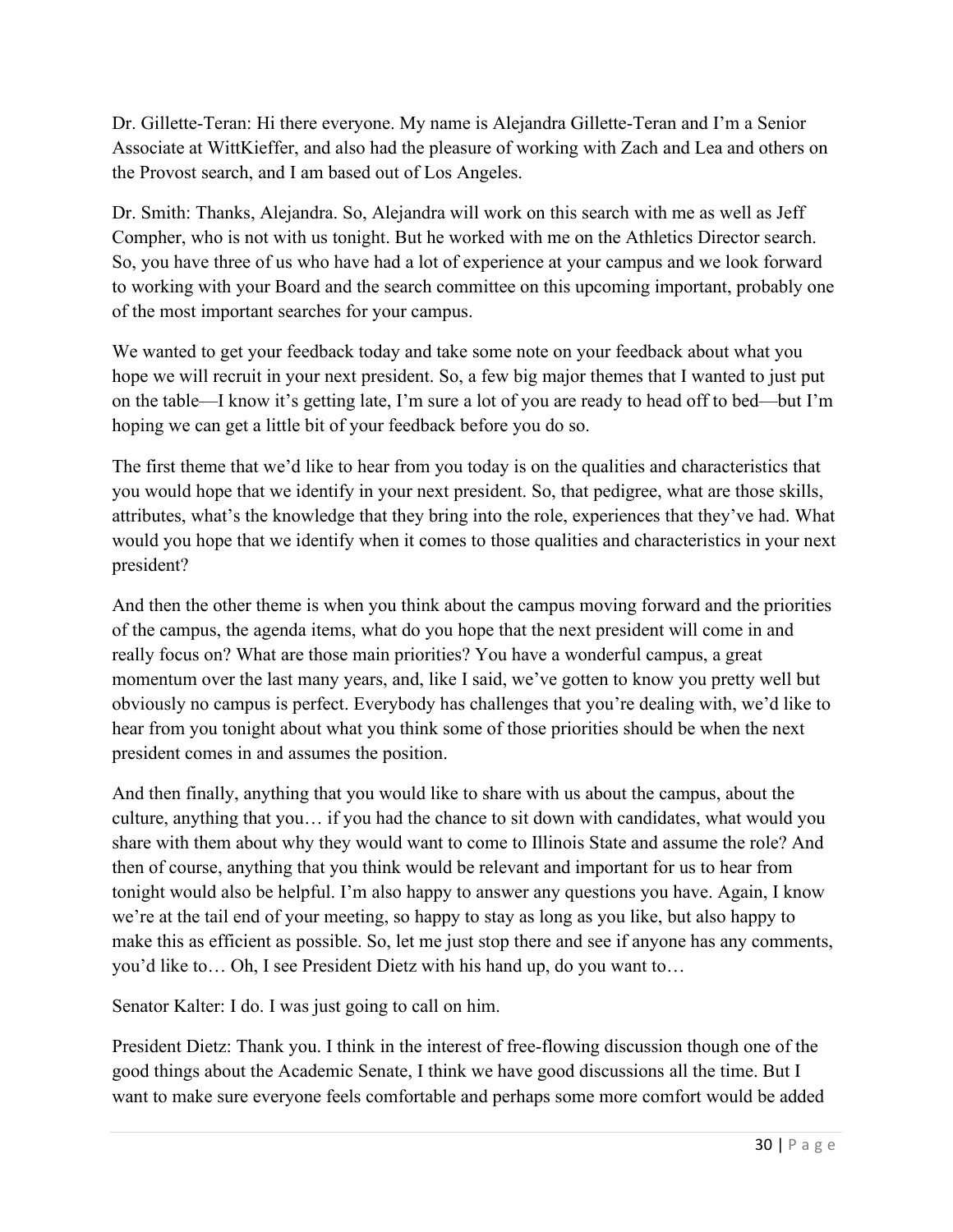to this if I'm not on the Zoom. So, I'm going to say goodnight to everyone. And also, just want to say a word about WittKieffer. Obviously, this is our third contract with them, they've done a terrific job and you're going to enjoy working with Zach and his team. So, with that, good evening. Thanks very much.

Senator Kalter: Thanks for that graciousness, Dr. Dietz, and have a good evening. And we're going to… it looks like the first hand up is Senator Harris, who is our Student Body President.

Senator Harris: Yeah. I just wanted to say that we are working to have WittKieffer be with SGA next week, so if there's any students that want to marinate on this, you also have next week to give your thoughts as well.

Senator Kalter: Great. Thank you. Senator Mainieri.

Senator Mainieri: Thank you. And thank you for coming here and hearing our voices as we prepare for this really important search. I think that my piece that I want to contribute spans your first two items, so priorities and qualities and commitments. And I think that you'll hear a lot that one of our core values involves diversity inclusion equity and I want to add social justice to that piece as well. I think our campus is ready for specific actionable clear dedication to these values, beyond the typical DEI approach, and really looking for someone who can help head the dismantling of the structures of systemic racism and oppression of other minoritized groups that are part of our community. And so, looking for someone with clear evidence of previous action to dismantling such structures as opposed to vague commitments to those qualities, I think, is going to be really important for this particular search.

Senator Kalter: All right. Further Comments? Thank you, Senator Mainieri. (Pause) Okay. I can give a couple of my comments. I have a little bit of a leg up on other people because I was watching the Board meeting over the weekend and heard some of that.

So, I would like to see a faculty member who has a strong research and teaching background, but also a strong administrative background.

A true friend to the faculty and to shared governance principles as they've been articulated by the American Association of University Professors.

I think that this campus is not one that would tolerate a non-professor as a leader. So, there was a little bit of a discussion at the Board, or a question to the Board, about, you know, whether somebody who was a corporate leader, or what have you, would be a good pick. I would say that's not a good fit with our culture. I do know that there are examples like Marc Tessier-Lavigne at Stanford or people who have actually been very successful both in the professorial arena and elsewhere. So, I think we should probably stay open to somebody, you know, with that kind of a profile but that for the most part people who come into universities without a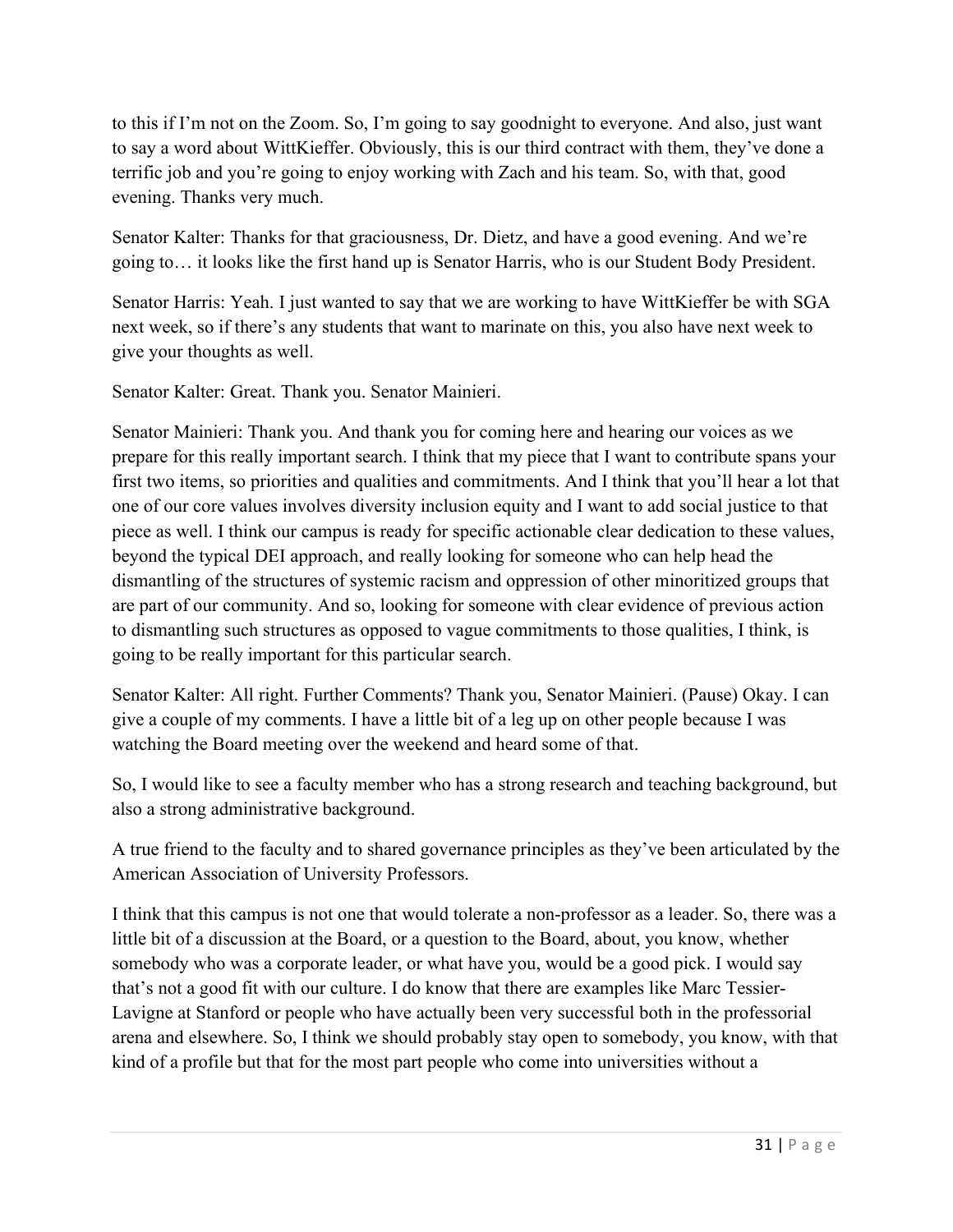professional background are rejected by the faculty, and usually for good reason, and so that's no way to sort of start a relationship. So, those are a couple of things.

Obviously, a defender of academic freedom, which I mentioned earlier, and the tenure system.

We have been blessed with very sound fiscal stewards and that is a really high value. We have kept our… in the face of very bad budgets in the State of Illinois, we've been able to maintain ourselves, to keep up our enrollments, etc., and we owe a lot of that actually to one of the people who's still sitting here which is Vice President Stephens and his predecessors, but it's also because of our presidents.

One of the things that we ask on our presidential commentary is whether the person picks good senior staff, you know, direct reports. And so, somebody who's really talented at finding other talent, and then let's them, you know, do what they do at that high level.

I want to echo what Senator Mainieri said about, you know, diversity and inclusion. And I think that we need also to have somebody who is able to balance all the different types of diversity and inclusion: race, gender, religion, political views. That is a big challenge, and not easy. So, that's an important value for me.

The other thing that I've heard at the Board meeting that I really appreciated, I had written down somebody who works with our existing culture and doesn't try to fix it or change everything, right, but who sort of becomes very intimate with us. So, I strongly agreed with Trustee Dobski, he said on Saturday that Dr. Dietz and Dr. Bowman are really good people persons, great delegators, people who work well with their own Vice Presidents, etc., but particularly Trustee Jones said ISU has a culture we are proud of and we don't want to see that culture change. Right. That she wants to see the bedrocks stay the same and be honored by that new president. So, that kind of echoing what she said there, that we're a big university with a small university feel. So those are some of my thoughts about our new president. Let's see. I'm still not seeing other hands up. Perhaps, even though we have people who are coming to us from California, we are all tired.

Dr. Smith: Okay. Let me give you an email address because, you know, I'm sure as you give this some thought you may have some things that you want to share. I guess you don't have the chat function activated but I'll just tell you what that email is, it's [IllinoisStatePresident@WittKeiffer.com.](about:blank) WittKieffer is W-I-T-T-K-E-I-F-F-E-R. So, if you want to send us some feedback at any time, that goes directly to the search team and we're the only ones that will see that feedback, and it's always confidential. We don't certainly share that outside of us as a team. So, please feel free to send us your feedback anytime, if you have comments, thoughts.

And I also want to mention too, a lot of you are very well networked across the country and elsewhere, so if you know people who you think may be a good fit for the role, somebody that